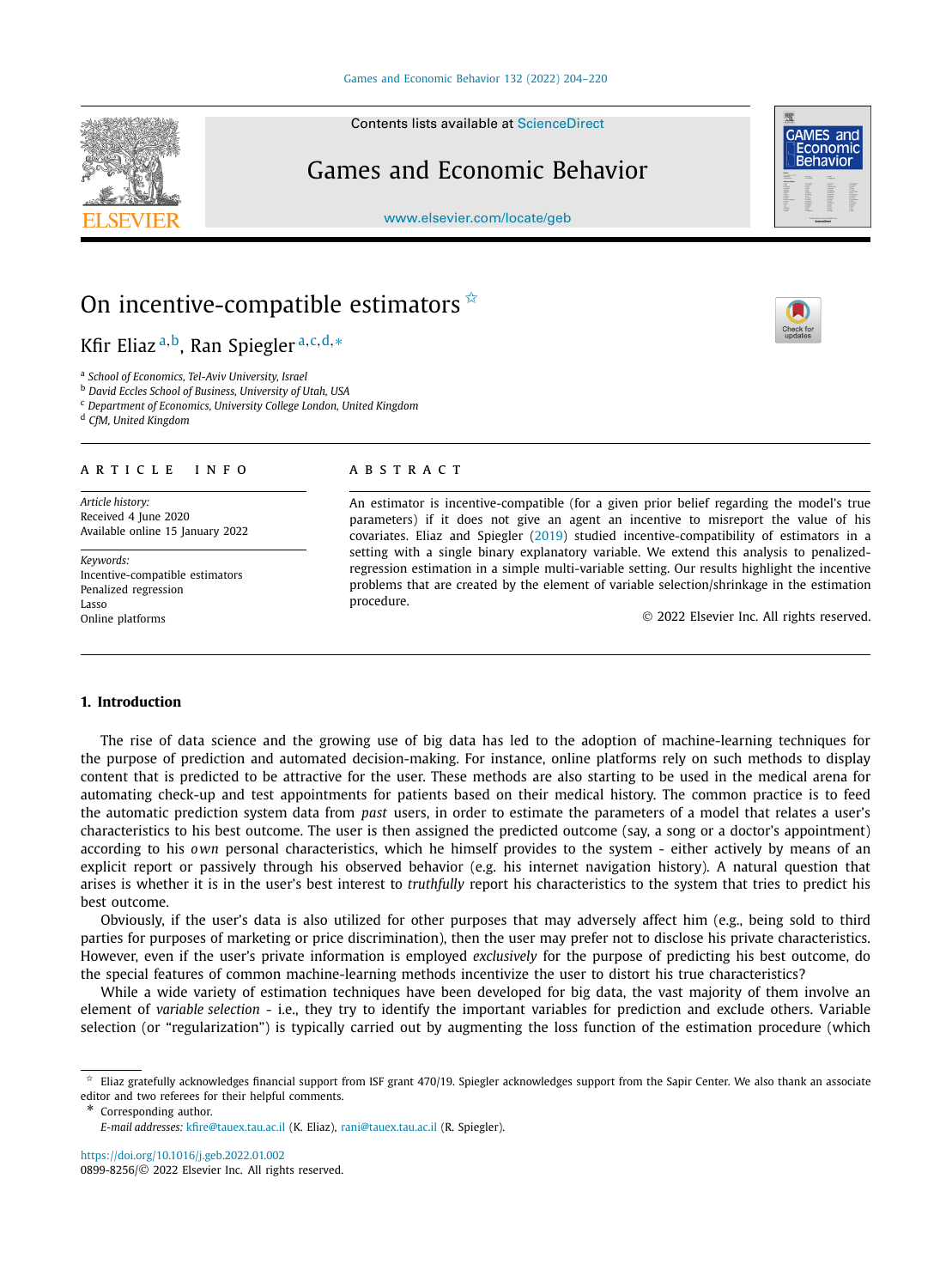is related to the distance between the estimated variable and its true underlying value) to include penalties for model complexity. A prevalent procedure knows as LASSO (Least Absolute Shrinkage and Selection Operator (Tibshirani, [1996\)](#page-16-0)) is a variant on standard linear regression analysis, which adds a cost function that penalizes non-zero coefficients. A penalizedregression procedure like LASSO is considered useful in situations where users have a great number of potentially relevant characteristics, but only few of them are actually relevant for predicting the agent's best outcome (i.e., the true datagenerating process is *sparse*). This feature of penalizing the inclusion of explanatory variables creates an incentive for users *not*to disclose their true characteristics to the system that employs this prediction method.

Specifically, we present a simple model of an interaction between an "agent" and a "statistician", where the latter represents an automated algorithm that gathers data about the agent and outputs an action on his behalf. The agent's ideal action is a linear function of binary personal characteristics. The parameters of this function are unknown. The statistician learns about them by means of a sample that consists of noisy observations of the ideal actions of other agents with heterogeneous characteristics. This sample is the statistician's private information - i.e., the agent is not exposed to it. However, the sample design (i.e., the number of observations for each vector of personal characteristics) is common knowledge. The statistician employs a penalized linear regression to predict the agent's ideal action as a function of his characteristics. The penalty taxes non-zero estimated coefficients. We assume it is a linear combination of the three most basic forms: *L*0, *L*<sup>1</sup> (LASSO) and  $L_2$  (Ridge).<sup>1</sup> The agent's characteristics are his private information, and he reports them to the statistician. The action that the statistician takes is the penalized regression's predicted output, given the reported values of the agent's personal characteristics. We take the statistician's procedure as given, without trying to "rationalize" it (see a discussion in Section 2). The agent's payoff is a standard quadratic loss function - thus coinciding with the most basic criterion for evaluating estimators' predictive success.

We pose the following question: Fixing the statistician's procedure and the agent's prior belief over the true model's parameters, would the agent always want to truthfully report his personal characteristics to the statistician? When this is the case for all possible priors in some class, we say that the statistician's procedure (or "estimator") is *incentive-compatible* for this class of priors. In Eliaz and Spiegler [\(2019\)](#page-16-0) we analyzed a simple example in which the agent has a *single* binary characteristic that he needs to report to the statistician. In this case, we showed that an incentive problem arises *only* in the presence of *asymmetrically* distributed sampling error.

This paper extends the example to the case of *multiple* binary variables. The underlying source of the incentive problem in this setting is *fundamentally different* than in the single-variable setting. In particular, the element of variable selection in the statistician's procedure can generate an incentive problem even when the statistician faces *no* sampling error, and also when the error distribution is symmetric. The reason is that the cumulative bias due to the exclusion of some variables can be so large that the agent would like to introduce a counter-bias by misreporting the value of a variable he *does* expect to be included.

We proceed to investigate whether the estimator is incentive compatible for some natural classes of the agent's prior belief over the model's true coefficients. To be able to do this analytically and tractably, we focus on normally distributed sample noise and assume that there is an equal number of sample points for each value of the agent's covariates. These assumptions also ensure that OLS *is* incentive-compatible. That is, the only source of incentive problems in our example is the penalization of model complexity. The stark OLS benchmark thus enables us to focus on the role of variable selection and shrinkage in generating incentive problems.

Our first main result is that the estimator is *not* incentive-compatible for an unrestricted class of prior beliefs. The reason is that there exist prior beliefs that exhibit an asymmetry between variables, such that the agent would like to misreport at least one characteristic. We then show that when the agent's prior over each coefficient is *independent* and *symmetric around zero* (reflecting agnosticism regarding the effect of each variable), he has *no* incentive to misreport. Finally, and perhaps most interestingly, when the agent's prior over each coefficient is *i.i.d* (but with a non-zero mean), the agent has no incentive to misreport only if his characteristics vector is *sufficiently balanced* - i.e., its numbers of 0's and 1's are not too different. This result has the following implication with regards to an agent's incentive to hide his navigation history - say, by "deleting cookies" from his computer - when facing an online platform that employs a penalized-regression prediction method: The agent has an incentive to delete cookies only if there are relatively *few* stored in his browsing history.

#### **2. Related literature**

Our paper joins a recent literature in computer science that studies the problem of a planner who wishes to compute and implement some function of inputs provided by agents, where these agents can manipulate the inputs to their advantage. Since this literature is growing rapidly, we mention here only a sample of notable works, organizing them according to the kind of statistical procedure that the statistician performs.

One strand of literature focuses *binary classification* procedures. Meir et al. ([2012](#page-16-0)) consider an environment with a set of input vectors, where each vector is the private information of some agent. Agents report binary labels for each vector. A planner wants to design an aggregate classifier of the users' private information that minimizes the average mistake

<sup>1</sup> An *L*<sup>0</sup> penalty is a fixed cost for the mere inclusion of a non-zero coefficient. An *L*<sup>1</sup> penalty is a cost for the magnitude of the coefficient in absolute value. An  $L_2$  penalty is a cost for the squared value of the coefficient.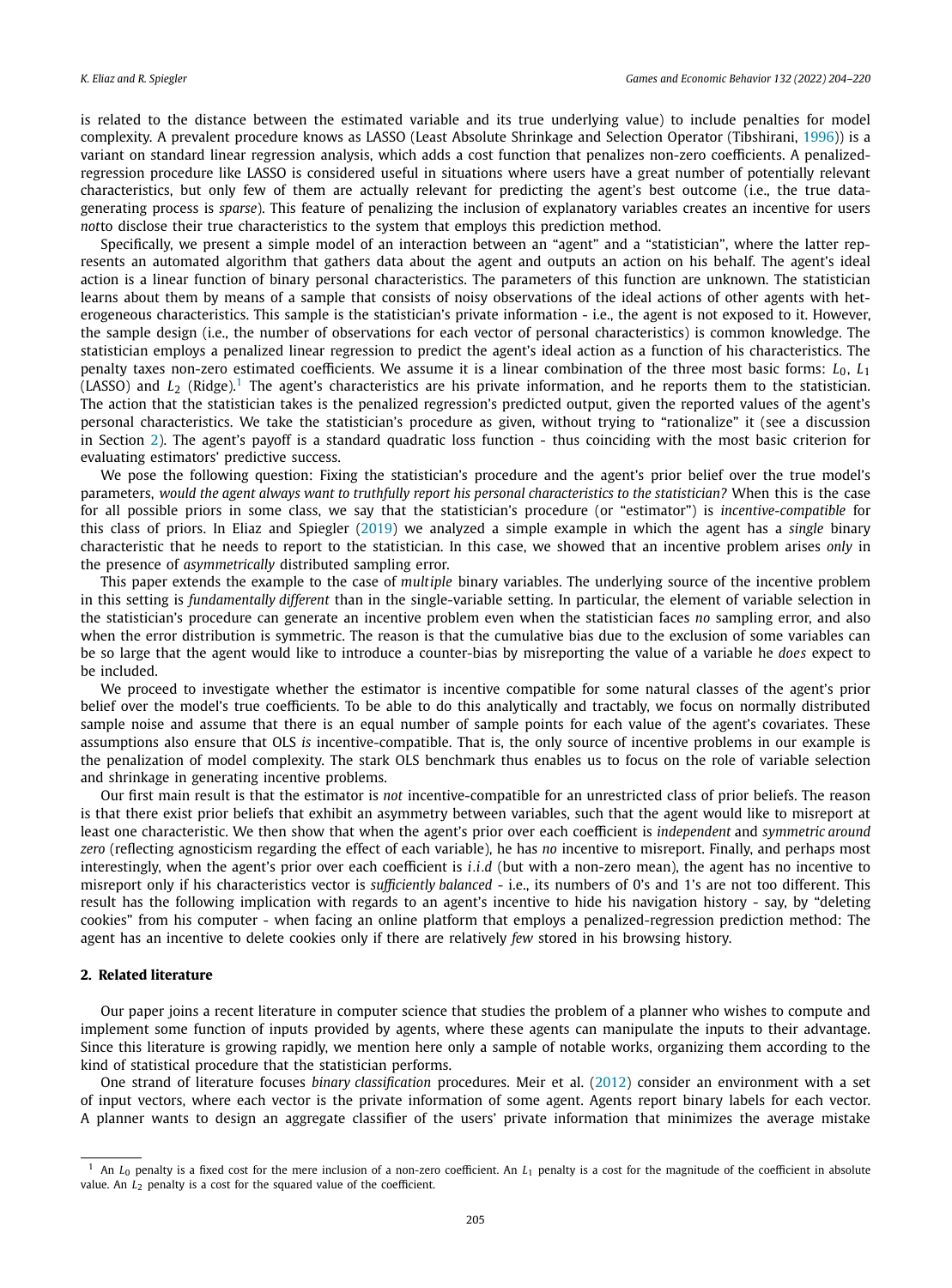<span id="page-2-0"></span>(misclassifying an input) *across users*. The problem is that each agent can misreport his information in an effort to minimize the average mistake only on *his own* inputs. Under some restrictions on the domain, the authors characterize the optimal classifier among those that induce truth-telling.

Hardt et al. ([2016](#page-16-0)) consider a population of users who independently and privately draw an input from a common distribution. There is a true underlying classifier that assigns a binary label, low or high, to each input. A planner, who wishes to assign each agent to his true label, commits to a classifier and asks each agent to report his input. Each agent can incur a cost to manipulate his report. The agent trades off the probability of being assigned the high label against the manipulation cost. The authors show that for some family of cost functions, there exists a classifier for the planner that attains a classification error that is arbitrarily close to the theoretical minimum.

In Haghtalab et al. ([2020](#page-16-0)), inputs are interpreted as features and the associated label is interpreted as the agent's quality. A planner observes only a subset of the features and can assign (or classify) each vector of observable features to a probability of accepting the agent. The planner's objective is to design a classifier that maximizes the expected quality of the agents, taking into account that each agent can incur a cost to change his features so as to maximize his probability of acceptance.

Kleinberg and Raghavan [\(2020](#page-16-0)) study a model in which an agent has a budget of effort that he can privately allocate across actions. Each profile of efforts induces some vector of observable outputs. A planner wishes to implement a particular allocation by mapping each vector of outputs to a real valued score, taking into account that the agents choose their allocation in order to maximize their score. The authors show that under certain assumptions, a linear function of the outputs implements any desired allocation.

In Krishnaswamy et al. ([2021](#page-16-0)), the key strategic decision for agents is whether to *withhold* information. In their model, there is a known distribution of agents who are characterized by a vector of binary attributes and an associated binary label. A planner, who aims to predict the label for each agent, chooses a classifier that will be applied to reported attributes by agents. Agents can strategically omit attributes in order to maximize the chance of being assigned the high label. The authors characterize classifiers that maximizes the chances of correctly predicting the label of each agent, subject to the constraint that truthful reporting is a dominant action.

A second related strand of literature focuses on statistical procedures that, like the present paper, are based on *linear regressions*. Perote and Perote-Pena [\(2004\)](#page-16-0), Dekel et al. [\(2010\)](#page-16-0) and Chen et al. [\(2018\)](#page-16-0) consider the problem of a statistician who aims to minimize a loss function over the *union* of all the samples, while each agent would like the estimation to minimize the loss function only over *their own* sample. The first paper characterizes loss functions that induce truthful reporting in a dominant strategy equilibrium when the function is linear and each agent's sample is a single observation. The second paper allows the statistician to pay the agents and also extends the analysis to a larger class of functions and to samples that can be any arbitrary distribution. The third paper extends the analysis to multi-dimensional inputs. The source of the conflict of interest between the planner and the agents in these papers is essentially the same as in Meir et al. [\(2012\)](#page-16-0).

Other papers in this second strand examine alternative motives for the agents. Cummings et al. [\(2015\)](#page-16-0) assume that agents may manipulate their private information in order to avoid a loss of privacy (modeled via differential privacy). The authors characterize a payment scheme that under certain assumptions, achieves the following objectives as the number of agents increases: (*i*) the mean squared error of the planner's estimator goes to zero, (*ii*) agents have no incentive to misreport and attain a positive payoff, and (*iii*) the total payments to agents go to zero. Caragiannis et al. [\(2016\)](#page-16-0) study the problem of estimating the population mean of an unknown unidimensional distribution from samples that are provided by strategic agents, who wish to move the estimate as close as possible to their own value. The authors characterize the worst-case optimal truthful estimator, and show that it achieves a lower mean square error than the sample median (which is known to be strategy-proof). Cai et al. ([2015](#page-16-0)) consider a statistician who wants to estimate a function that maps each vector of inputs into a real-valued output. The data for the estimation is privately held by agents who can provide only a noisy observation of the output associated with each input, and must incur a cost to reduce this noise. The authors analyze the problem of designing a payment scheme that minimizes the sum of the mean squared error of the estimator and the total payments to the agents.

Throughout the literature summarized in this section, a running theme is the existence of an *explicit conflict of interest* between the statistician/planner and the agents who provide the data - because the latter might be concerned about their privacy, or they might have to incur a cost in order to provide a precise report, or they might have a different objective than the statistician. In contrast, our question is whether variable selection and shrinkage - which is a characteristic of prevalent machine-learning procedures - gives an incentive to misreport, *even in the absence of an explicitly modeled conflict of interest* between the two parties.

#### **3. A model**

Let  $x_1, ..., x_K$  be a collection of binary explanatory variables;  $x_k \in \{0, 1\}$  for every  $k = 1, ..., K$ . Each variable represents a personal characteristic of an *agent*. In the context of medical decision making, a variable can represent a risk factor (obesity, smoking, etc.). Under the online-content-provision interpretation, a variable can represent whether the agent visited a particular website. Denote  $X = \{0, 1\}^K$  and  $x = (x_1, ..., x_K)$ . In what follows, it will be convenient (as well as conventional) to add a fictitious variable  $x_0$ , which is deterministically set at  $x_0 = 1$ .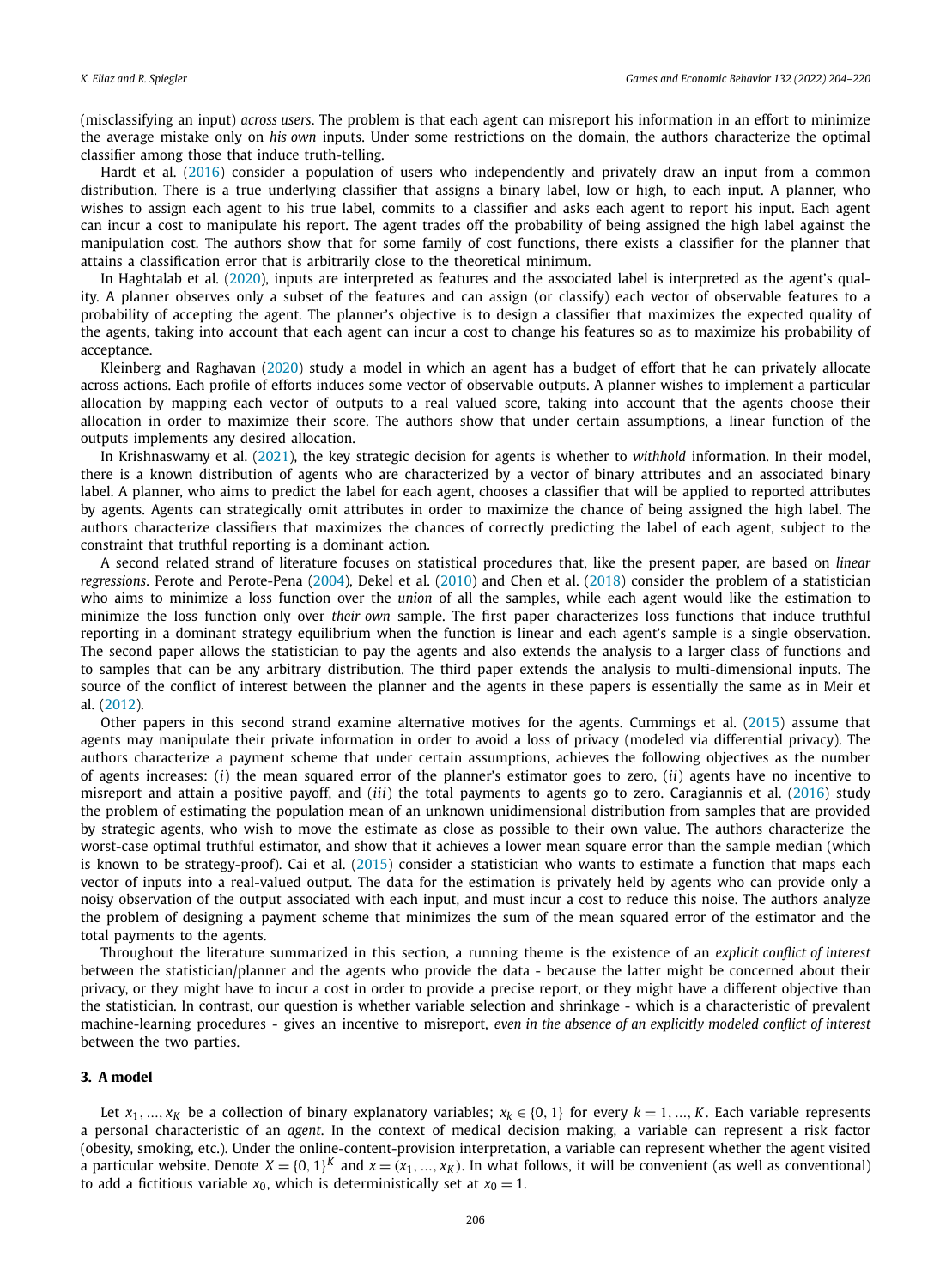<span id="page-3-0"></span>A *statistician* must take an action *a* ∈ R on behalf of the agent (e.g., dosage of some drug, or a proportion of rock versus hip-hop music in a playlist). The agent's payoff from action *a* is  $-(a - f(x))^2$ , where  $f(x)$  is the agent's ideal action as a function of *x*, given by

$$
f(x) = \sum_{k=0}^{K} \beta_k x_k
$$

The coefficients  $\beta_0, ..., \beta_K$  are fixed but unknown. The value of *x* is the agent's private information. Before taking an action, the statistician privately gets access to a sample that consists of *N* observations per value of *x*. For every  $x \in X$ , the *N* observations are  $(y_x^n)_{n=1,...,N}$ , where  $y_x^n = f(x) + \varepsilon_x^n$ , and  $\varepsilon_x^n$  is random noise that is drawn *i.i.d* from a *normal* distribution with mean zero and variance  $\sigma^2$ . Denote  $\varepsilon = (\varepsilon^n_x)_{x,n}$ . The observations do not involve the agent himself. We have thus described an environment with two-sided private information: the agent privately knows *x*, whereas the statistician privately learns the sample.

We will discuss the importance of the uniform-sample assumption in Section [3.](#page-2-0) The broader assumption that the statistician has observations for *every* value of *x* means that the total number of observations is large relative to the number of potentially relevant variables. It also rules out the possibility that some of the variables represent interactions among other variables. This is a limitation of our model: In practice, one motivation for estimation procedures that involve variable selection is the "big data" predicament of having more explanatory variables than observations. However, another key motivation for such procedures - namely, *an underlying belief that the true model is sparse* (i.e.  $\beta_k = 0$  for most values of  $k$ ) - *is* consistent with our specification.

The statistician wishes to estimate the function  $f$  - equivalently, the coefficients  $\beta_0, ..., \beta_K$ . He follows a penalized regression procedure that assigns costs to including explanatory variables in the regression. We assume a generalized penalty function that is additively separable in the three most common forms of penalties: a fixed cost for the mere inclusion of a non-zero coefficient (*L*<sup>0</sup> penalty), a cost for the magnitude of the coefficient in absolute value (the LASSO or *L*<sup>1</sup> penalty) and cost for the squared value of the coefficient (the "Ridge" or *L*<sub>2</sub> penalty).<sup>2</sup>

Formally, given the sample  $(y_X^n)_{X\in X}^{n=1,...,N}$ , the statistician solves the following minimization problem,

$$
\min_{b_0,\dots,b_K} \sum_{x \in X} \sum_{n=1}^N (y_x^n - \sum_{k=0}^K b_k x_k^n)^2 + 2^K N \sum_{k=1}^K \left( c_0 \mathbf{1}_{b_k \neq 0} + c_1 |b_k| + c_2 b_k^2 \right)
$$
\n(1)

We denote the solution to this problem by  $b(\varepsilon, \beta) = (b_0(\varepsilon, \beta), ..., b_K(\varepsilon, \beta))$ , and refer to it as the *estimator*. The dependence on  $(\varepsilon, \beta)$  follows from the fact that the estimator depends on the sampled observations  $(y_x^n)_{x \in X}^{n=1,...,N}$ , and these observations are determined by  $(\varepsilon, \beta)$ . Note that there are no costs associated with the intercept  $b_0$ . Note also that the penalty costs are multiplied by the number of observations, such that the cost per observation remains constant. When  $c_0 = c_1 = c_2 = 0$ , we are back with the OLS estimator. We sometimes refer to  $c_0, c_1, c_2$  as *complexity costs*. We treat them as constant per observation for notational convenience, as *N* is taken to be fixed for almost throughout the paper.

Having estimated *f*, the statistician receives a report  $r \in X$  from the agent. Denote  $r_0 = 1$  for convenience. The statistician then takes the action  $a = \sum_{k=0}^{K} b_k(\varepsilon, \beta) r_k$ . The agent's expected payoff for given  $\beta_0, ..., \beta_K$  is therefore

$$
-\mathbb{E}_{\varepsilon}\left[\sum_{k=0}^{K}\left(b_{k}(\varepsilon,\beta)r_{k}-\beta_{k}x_{k}\right)\right]^{2}
$$
\n(2)

The quadratic loss function is a standard criterion for evaluating estimators' predictive success. Suppose  $r = x - i.e.,$  the agent reports truthfully. Then,  $\hat{f}(x) = \sum_{k=0}^{K} b_k(\varepsilon,\beta)x_k$  is the predicted ideal action. Expression (2) can thus be written as  $-\mathbb{E}_{\varepsilon}[\hat{f}(x)-f(x)]^2$  - i.e., the agent's expected payoff is defined by the estimator's mean squared error.

#### *Discussion: Why does the statistician use penalized regression?*

Real-life use of penalized regression methods such as (1) is motivated by an attempt to perform well according to criteria like mean squared error. Consider the following quote from Hastie et al. ([2015](#page-16-0), p. 7):

"There are two reasons why we might consider an alternative to the least-squares estimate. The first reason is prediction accuracy: the least-squares estimate often has low bias but large variance, and prediction accuracy can sometimes be improved by shrinking the values of the regression coefficients, or setting some coefficients to zero. By doing so, we introduce some bias but reduce the variance of the predicted values, and hence may improve the overall prediction accuracy (as measured in terms of the mean-squared error). The second reason is for the purposes of interpretation. With a large number of predictors, we often would like to identify a smaller subset of these predictors that exhibit the strongest effects."

<sup>2</sup> A combination of LASSO and Ridge penalties is known as an "elastic net" regression.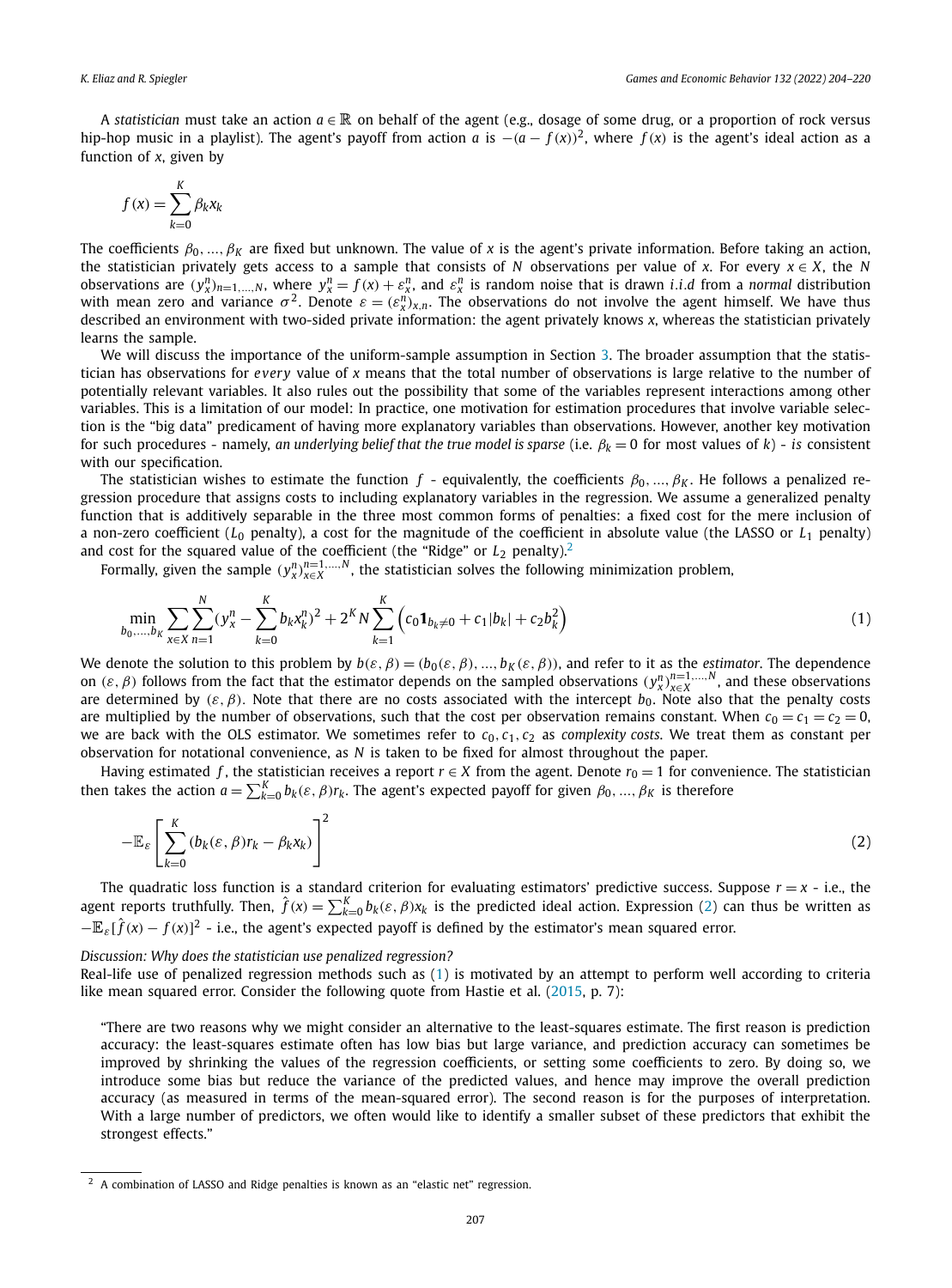<span id="page-4-0"></span>The first reason says that in the absence of a clear prior idea of the true data-generating process, a penalized regression is a plausible method for making automatic predictions on the basis of statistical data. In this informal sense, there is no conflict of interests between the two parties in our model: the statistician follows a procedure that is considered useful for predictive success, where the criterion for predictive success coincides with the agent's expected utility given the true model.

More formal justifications for penalized-regression methods (see Ch. 11 in Hastie et al., [2015\)](#page-16-0) often show that their predictive success (measured by the mean squared error criterion) is good under some restrictions on the domain of the true parameters  $β_0, ..., β_K$  - e.g., when K is large and yet the statistician is convinced that  $β_k = 0$  for most values of k (or that  $\beta_k = 0$  with high independent probability for each *k*). This rationale for penalized regression is relevant for our example - see our analysis of restricted classes of prior beliefs in Section [4.4](#page-7-0). In contrast, another common justification for penalized regression - namely, situations in which the number of covariates is large relative to the number of observations - cannot be invoked in our example, since it assumes that sample size increases exponentially with *K*. This is a limitation of our example.

Note that this type of justification does not amount to a complete *Bayesian* rationalization of penalized regression. Although one can justify LASSO estimates as properties of a Bayesian posterior derived from some prior (Tibshirani, [1996](#page-16-0), Park and Casella, [2008,](#page-16-0) Gao et al., [2015](#page-16-0)), these properties are not necessarily relevant for maximizing the agent's welfare. Furthermore, the priors that rationalize LASSO in this manner are rarely used in economic applications (the priors in the above-cited papers involve Laplacian distributions over parameters).

The second justification for penalized regression that the quote from Hastie et al. ([2015](#page-16-0)) invokes is essentially a *bounded rationality* rationale. Dealing with large models is difficult. Both practitioners of statistical analysis and their audience benefit from a model that simplifies things by omitting most variables, hopefully leaving only a few relevant ones. The penalty function is a way of capturing this implicit cognitive constraint. Penalized regression is an instrument for mitigating false discovery when *K* is large. The constant *c*<sup>0</sup> can be interpreted as a "statistical significance threshold" that excludes variables whose OLS-estimated coefficient is small. In this sense, the statistician in our model (or his implicit audience) can be viewed as a boundedly rational decision maker - somewhat as in Gabaix ([2014](#page-16-0)), who offers a more elaborate sparsity-based model to describe decision makers with limited ability to pay attention to multiple variables.

Finally, the complexity cost *c*<sup>0</sup> can be motivated by physical costs of obtaining personal information from the agent. Even if many personal characteristics are relevant for predicting the agent's ideal action, it is costly to collect them from the agent (e.g. because this requires long forms), and therefore it makes sense to truncate the list of variables in order to save these implementation costs. However, while bounded rationality or physical data collection are plausible informal justifications for the relevance of complexity costs, they do not amount to strict *rationalizations* of the statistician's procedure, in the absence of an explicit model for how cognitive or physical costs are traded off against some clear ex-ante objective.

#### *3.1. Solving for the estimator*

We begin this sub-section with some notation that will serve us for the rest of the paper. Let  $\bar{y}$  and  $\bar{\varepsilon}$  denote the sample averages of the dependent variable and the noise:

$$
\bar{y} = \frac{1}{2^K N} \sum_{x \in X} \sum_{n=1}^N y_x^n \qquad \bar{\varepsilon} = \frac{1}{2^K N} \sum_{x \in X} \sum_{n=1}^N \varepsilon_x^n
$$

In addition,  $\bar{\varepsilon}_{x_k=1}$  and  $\bar{\varepsilon}_{x_k=1}$  denote the average noise realization in the subsamples for which  $x_k = 1$  and  $x_k = 0$ , respectively:

$$
\bar{\varepsilon}_{x_k=1} = \frac{1}{2^{K-1}N} \sum_{\substack{x \mid x_k=1}} \sum_{n=1}^N \varepsilon_x^n \qquad \bar{\varepsilon}_{x_k=0} = \frac{1}{2^{K-1}N} \sum_{\substack{x \mid x_k=0}} \sum_{n=1}^N \varepsilon_x^n
$$

Finally, define  $\Delta_k \equiv \bar{\varepsilon}_{x_k=1} - \bar{\varepsilon}_{x_k=0}$ .

We are now able to give a complete characterization of the solution to the statistician's penalized regression problem. Our convention will be that when the statistician is indifferent between including and excluding a variable, he includes it. This characterization makes use of an auxiliary estimator  $\tilde{b}_k$  of  $\beta_k$  defined as follows:

$$
\tilde{b}_{k}(\varepsilon,\beta) = \begin{cases}\n(\beta_{k} + \Delta_{k} - c_{1})/(1 + 2c_{2}) & \text{if } \beta_{k} + \Delta_{k} \ge c_{1} \\
(\beta_{k} + \Delta_{k} + c_{1})/(1 + 2c_{2}) & \text{if } \beta_{k} + \Delta_{k} \le -c_{1} \\
0 & \text{if } -c_{1} < \beta_{k} + \Delta_{k} < c_{1}\n\end{cases} \tag{3}
$$

**Lemma 1.** *The solution to the statistician's minimization problem [\(1](#page-3-0)) is as follows:*

$$
b_k(\varepsilon, \beta) = \begin{cases} \tilde{b}_k(\varepsilon, \beta) & \text{if } (\tilde{b}_k(\varepsilon, \beta))^2 \ge 2c_0 \\ 0 & \text{if } (\tilde{b}_k(\varepsilon, \beta))^2 < 2c_0 \end{cases} \tag{4}
$$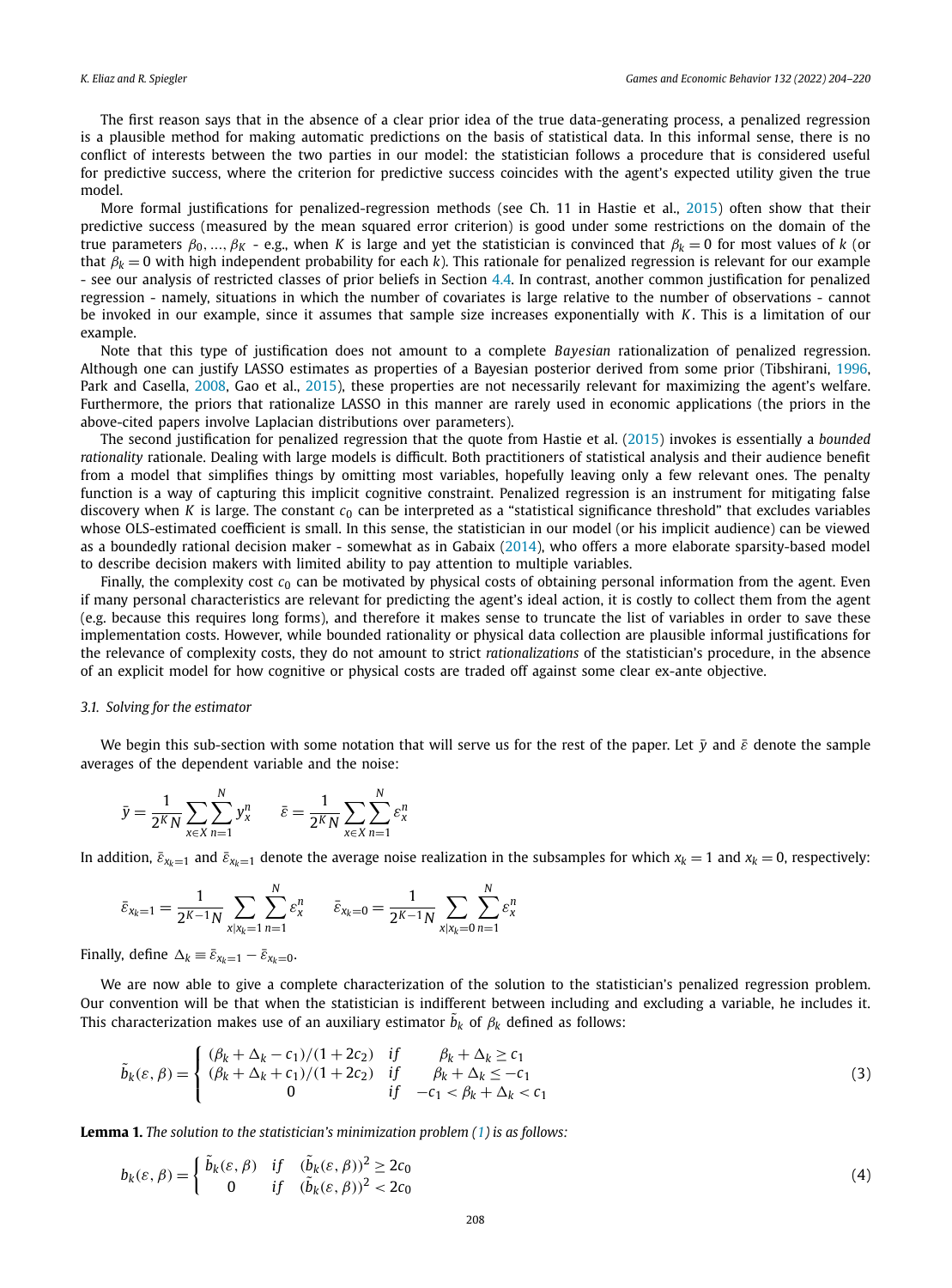<span id="page-5-0"></span>*for every*  $k = 1, ..., K$ , and

$$
b_0(\varepsilon) = \bar{y} - \frac{1}{2} \sum_{k=1}^{K} b_k(\varepsilon, \beta)
$$

Note that [\(4](#page-4-0)) means that when the statistician (who does *not* know *β<sup>k</sup>* and does *not* observe the realized noise in each data point) performs the penalized regression and ends up including the *k*-th variable, the numerical estimate of *β<sup>k</sup>* is determined by the true value of *β<sup>k</sup>* and the realized sample noise according to the function described in ([3](#page-4-0)).

The  $L_2$  penalty factor shrinks the coefficient  $b_k$  but it does not lead to variable selection - i.e., it does not affect the statistician's decision whether to set  $b_k \neq 0$ . In contrast, the  $L_0$  penalty term only leads to variable selection but it does not affect the value of *bk* conditional on being non-zero. Finally, the *L*<sup>1</sup> penalty term leads to both shrinkage and variable selection. When  $c_1 = c_2 = 0$ , the characterization of  $b_k$  is very simple:  $b_k = \beta_k + \Delta_k$  when  $(\beta_k + \Delta_k)^2 \geq 2c_0$ , and  $b_k = 0$ *when*  $(\beta_k + \Delta_k)^2 < 2c_0$ . When  $c_0 = 0$ ,  $b_k = \tilde{b}_k$ .

Note that  $b_k(\varepsilon, \beta)$  is only a function of  $\beta_k + \Delta_k$  - i.e., it is *functionally* independent of  $\beta_j$  and  $\Delta_j$  for all  $j \neq k$  (this simplicity is due to our assumption of a uniform sample). Of course, this by itself does not imply that it is *statistically* independent of  $\Delta_i$ ,  $j \neq k$ . However, the assumption that the sample noise is normally distributed implies that for every  $k = 1, ..., K$ :

$$
\Delta_k \sim N(0, \frac{\sigma^2}{2^{K-2}N})
$$

This gives rise to the following useful observation.

**Lemma 2.** For every distinct  $k, j \in \{1, ..., K\}$ ,  $\Delta_k$  and  $\Delta_j$  are statistically independent.

This lemma implies that the estimators for different coefficients *k, j >* 0 are both functionally and statistically independent.

#### *3.2. Incentive compatibility*

The following are the key definitions of this paper.

**Definition 1.** The estimator is **incentive compatible at a given prior belief** over the true model's parameters  $\beta =$ *(β*0*,β*1*,...,β<sup>K</sup> )* if the agent is weakly better off with truthful reporting of his personal characteristic, given his prior. That is,

$$
\mathbb{E}_{\beta} \mathbb{E}_{\varepsilon} \left[ \sum_{k=0}^{K} (b_k(\varepsilon, \beta) - \beta_k) x_k \right]^2 \leq \mathbb{E}_{\beta} \mathbb{E}_{\varepsilon} \left[ \sum_{k=0}^{K} (b_k(\varepsilon, \beta) r_k - \beta_k x_k) \right]^2
$$

for every  $x = (x_1, ..., x_K)$ ,  $r = (r_1, ..., r_K)$ .<sup>3</sup>

In this definition, the expectation operator E*ε* is taken with respect to the given exogenous distribution over the noise realization profile (since the agent does not observe the statistician's sample). The expectation operator E*<sup>β</sup>* is taken with respect to the agent's prior belief over *β*. Note that this definition does not rely on the explicit solution we provide for the estimator, and would therefore be well-defined in extensions of the model for which a simple closed-form solution for the estimator is unavailable.

**Definition 2.** The estimator is **incentive compatible** if it is incentive compatible at every prior belief. Equivalently,

$$
\mathbb{E}_{\varepsilon} \left[ \sum_{k=0}^{K} (b_k(\varepsilon, \beta) - \beta_k) x_k \right]^2 \leq \mathbb{E}_{\varepsilon} \left[ \sum_{k=0}^{K} (b_k(\varepsilon, \beta) r_k - \beta_k x_k) \right]^2 \tag{5}
$$

for every  $\beta = (\beta_0, ..., \beta_K)$ ,  $x = (x_1, ..., x_K)$  and  $r = (r_1, ..., r_K)$ .

Incentive compatibility means that the agent is unable to perform better by misreporting his personal characteristic, *regardless* of his beliefs over the true model's parameters. When incentive compatibility fails, there are opportunities for new firms to enter and offer the agent paid advice for how to manipulate the procedure - in analogy to the industry of

<sup>&</sup>lt;sup>3</sup> Recall that  $r_0 = x_0 = 1$  by definition.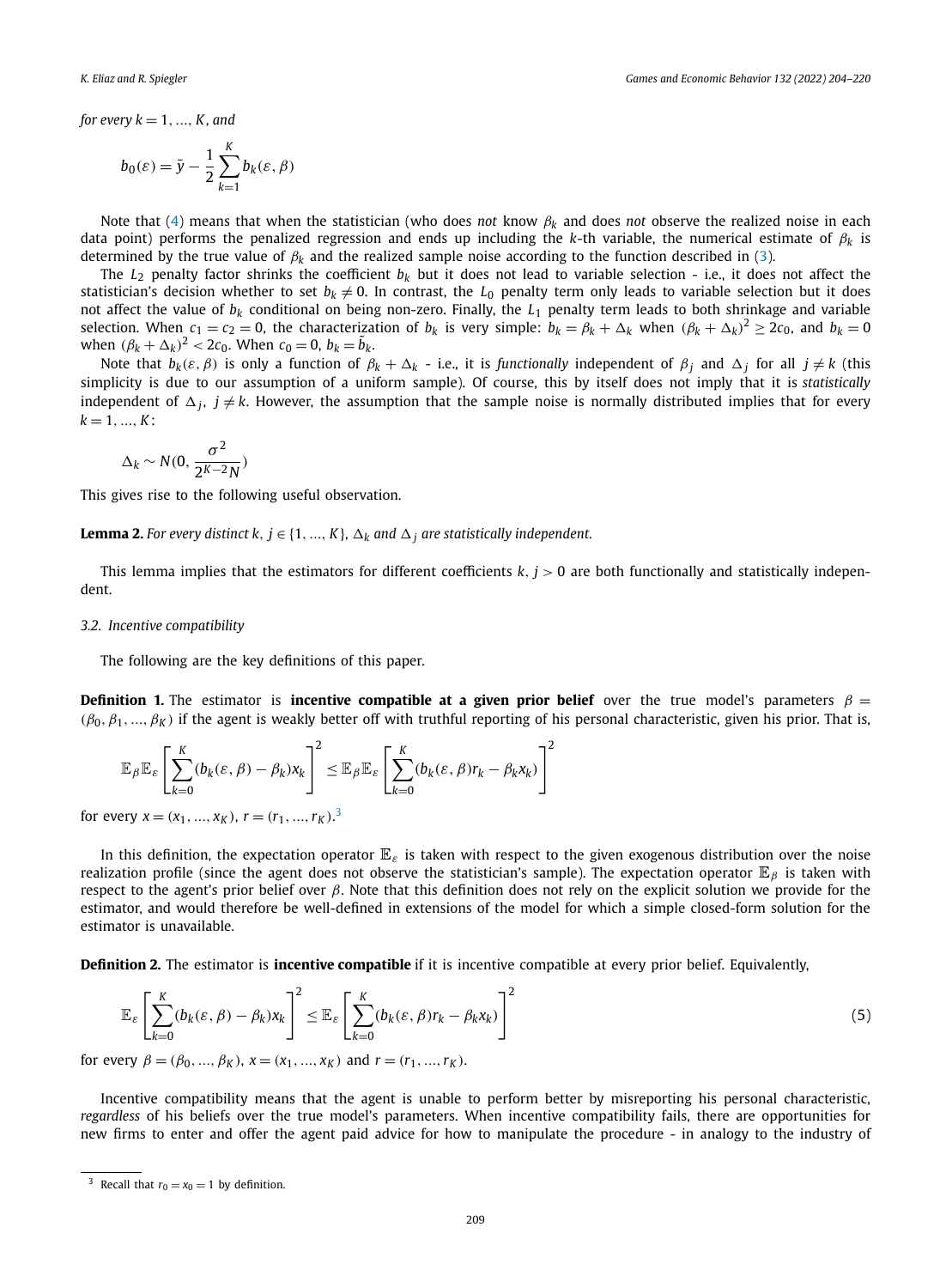<span id="page-6-0"></span>"search engine optimization". Incentive compatibility eliminates the need for such an industry. In some contexts (especially online content provision), certain misreporting strategies take the form of erasing part of the agent's internet navigation history ("deleting cookies"). Such deviations are straightforward to implement, and the agent can check if it makes him better off in the long run. Definitions [1](#page-5-0) and [2](#page-5-0) may be interpreted as *Bayesian* and *ex-post* incentive-compatibility, where the relevant state space consists of the possible realizations of *β*.

The incentive compatibility requirement can be described as a collection of bias-variance trade-offs between our estimator and alternative ones. Because of the form of the agent's payoff function, his expected utility takes the form of mean square deviation of the estimator from the true model. This loss function is known to be decomposable into two terms, one capturing the bias of estimator and another its variance. Comparing the predictive success of different estimators thus boils down to trading off the estimators' bias and variance. The incentive compatibility condition can be viewed as a biasvariance comparison between two estimators: one is the statistician's estimator, and another is an estimator that applies the statistician's procedure to *r* rather than *x*. The latter is not an estimation method that a statistician is likely to propose, but it arises naturally in our setting.

#### **4. Analysis**

Eliaz and Spiegler ([2019](#page-16-0)) analyzed the case of  $K = 1$  and showed that a symmetric noise distribution ensures incentivecompatibility of the estimator. Since we assume here that the noise is normally distributed, this settles the case of  $K = 1$ . Let us turn to analyzing the estimator's incentive compatibility when  $K > 1$ .

#### *4.1. Preliminary observations*

We begin with some convenient notation. First, represent a deviation from truth-telling by the subset  $M = \{k = 1, ..., K\}$  $r_k \neq x_k$ . That is, *M* is the set of variables that the agent's reporting strategy misrepresents. Second, denote

$$
w_k = 1 - 2x_k
$$

This is merely a rescaling of  $x_k$  such that it gets the values  $-1$  and 1.

The normality assumption - specifically, the property that the noise density is a well-defined, decreasing function of the distance from zero - enables a useful characterization of the ex-ante expectation of estimated coefficients. Recall that the formula for *bk(ε,β)* is purely a function of *β<sup>k</sup>* + *k*, and that the distribution of *<sup>k</sup>* is the same for all *k*. Therefore, we can write the ex-ante expectation of  $b_k(\varepsilon, \beta)$  as a deterministic function of  $\beta_k$ :

$$
e(\beta_k) = \mathbb{E}_{\varepsilon}(b_k(\varepsilon, \beta))
$$

**Lemma 3.** If for every x and n,  $\varepsilon_x^n$  is i.i.d according to a normal distribution, then the function e is: (i) anti-symmetric; (ii) strictly increasing, and (iii) shrinking  $\beta_k$  toward zero - i.e.,  $e(\beta_k)\beta_k > 0$  and  $0 < |e(\beta_k)| < |\beta_k|$  whenever  $\beta_k \neq 0$ .

Parts (*i*) and (*ii*) only rely on symmetry of the sample noise distribution, without requiring normality. When  $c_0 = 0$ , part *(iii)* (which means that the estimator shrinks the true coefficient on average) holds whenever the sample noise has symmetric density. However, when  $c_0 > 0$ , it also requires the property that the density of sample noise is decreasing in the distance from zero.

The following is an alternative formulation of the inequality that underlies the definition of incentive compatibility.

**Lemma 4.** *A deviation M is unprofitable for given*  $\beta$ ,  $x$  *if and only if* 

$$
\left(\sum_{k\in M} e(\beta_k) w_k\right) \left(\sum_{k=1}^K \beta_k w_k - \sum_{j \notin M} e(\beta_j) w_j\right) \ge 0
$$
\n(6)

This condition is convenient because it is stated entirely in terms of the expected coefficients of individual variables according to the agent's prior.

#### *4.2. Two benchmarks*

Before we embark on our analysis, two benchmark cases will be useful. These cases do not require the assumption that the sample noise is normally distributed.

#### *Benchmark I: Precise Measurement*

Suppose that  $\varepsilon_x^n = 0$  with probability one for every *n*, *x*. Consider the *L*<sub>0</sub> estimator - i.e.,  $c_0 > 0 = c_1 = c_2$ . Then, for every *k*,  $b_k = \beta_k$  if  $(\beta_k)^2 \ge 2c_0$ , and  $b_k = 0$  otherwise. The subset of selected variables is given by  $V = \{k = 1, ..., K \mid (\beta_k)^2 \ge 2c_0\}$ . The inequality  $(6)$  can be written as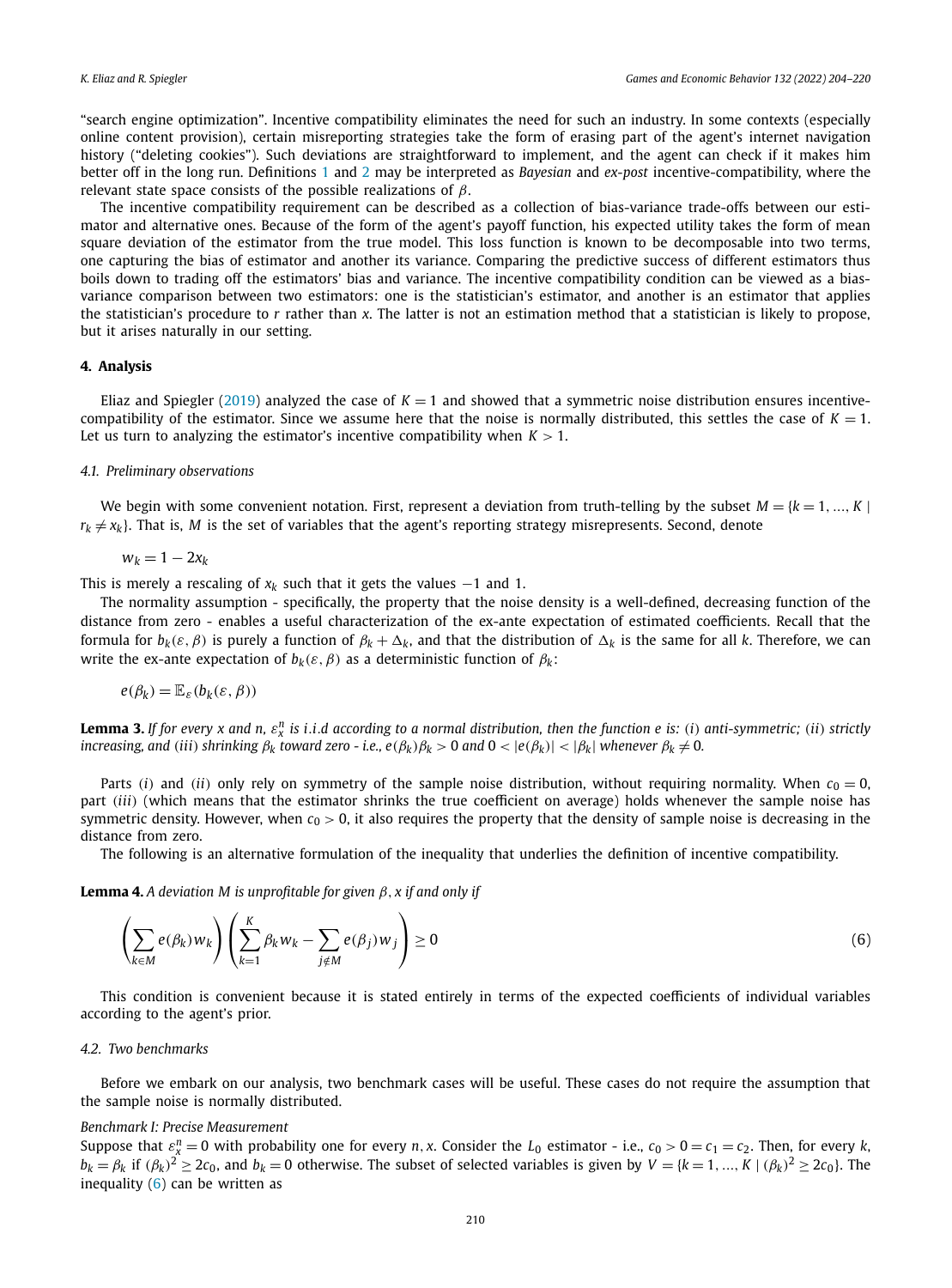<span id="page-7-0"></span>
$$
\left(\sum_{k\in V\cap M}\beta_k w_k\right)\left(\sum_{k\notin V-M}\beta_k w_k\right)\geq 0\tag{7}
$$

When  $K = 1$ , this is reduced to  $0 \ge 0$  or  $\beta_1^2 \ge 0$ , which obviously holds.

The condition is also satisfied when  $K = 2$ , for the following reason. Without loss of generality, let  $x = (0, 0)$  and consider the possible configurations of *V* and *M*. First, suppose that  $V = M = \{1, 2\}$ . Then, the inequality becomes  $(\beta_1 + \beta_2)^2 \ge 0$ . Second, suppose that  $V = \{1, 2\}$  and  $M = \{1\}$ . Then, the inequality becomes  $(\beta_1)^2 \ge 0$ . Third, suppose that  $V = M = \{1\}$ . Then, the condition becomes  $\beta_1(\beta_1 + \beta_2) > 0$ . This inequality must hold because by the definition of *V*,  $|\beta_1| > \sqrt{2c_0} > |\beta_2|$ , such that  $sign(\beta_1 + \beta_2) = sign(\beta_1)$ . The cases of  $V = \{1, 2\}$ ,  $M = \{2\}$  and  $V = M = \{2\}$  are essentially the same. Finally, if *V*  $\cap$  *M* is empty, the condition becomes 0 > 0.

However, incentive compatibility can fail when  $K > 2$ . To see why, suppose that  $K = 3$ , and let  $\beta_1 = \sqrt{2c_0} + \delta$ ,  $\beta_2 = \beta_3 = \delta$  $-\sqrt{2c_0} + \delta$ , where  $\delta > 0$  is arbitrarily small. Then,  $V = \{1\}$ . Suppose that the agent's characteristics are  $x = (0, 0, 0)$ , and that he deviates to the report  $r = (1, 0, 0)$  - i.e.,  $M = \{1\}$ . Then,  $V \cap M = \{1\}$  and  $V - M = \emptyset$ . The condition becomes

$$
\beta_1 \cdot (\beta_1 + \beta_2 + \beta_3) \ge 0
$$

This inequality fails because  $\beta_1 + \beta_2 + \beta_3 = -\sqrt{2c_0} + 3\delta < 0$ , whereas  $\beta_1 > 0$ .

Thus, unlike the  $K = 1$  case, precise measurement of coefficients does *not* eliminate the incentive problem due to variable selection. The reason is as follows. When there are multiple variables, omitting some of them because their coefficients are too close to zero leads to a biased action. The bias from the omission of any single variable is small (because by definition, their true coefficients are small to begin with). However, omitting several variables can generate a large cumulative bias, such that the agent may find it profitable to counter this bias by misreporting the value of one of the variables that *are* selected.

#### *Benchmark II: OLS*

Now consider the model with non-degenerate noise, but without variable selection - i.e.,  $c_0 = c_1 = c_2 = 0$ . This produces the OLS estimator  $b_k = \beta_k + \Delta_k$  for every  $k = 1, ..., K$ .

#### **Proposition 1.** *The OLS estimator is incentive-compatible.*

Thus, OLS estimation does not generate an incentive problem. Note that the result does not rely on any property of the sample noise distribution beyond the assumption of zero mean. Instead, it relies on the property that  $\bar{\varepsilon}_{x_k=1}$  and  $\bar{\varepsilon}_{x_k=0}$ are *i.i.d*, which in turn relies on the *uniform-sample* assumption. It should be emphasized that the OLS estimator does *not* induce the Bayesian-optimal action given the agent's prior. Nevertheless, this de-facto conflict of interests does not give the agent an incentive to misreport his personal characteristics. It is easy to verify that this conclusion extends to the case of Ridge regression - i.e.,  $c_2 > 0 = c_0 = c_1$ . Thus, variable selection is crucial for the incentive to misreport.

#### *4.3. Failure of incentive compatibility*

Let us now turn to the case of noisy measurement where either  $c_0 > 0$  or  $c_1 > 0$  or both, such that the statistician's procedure involves variable selection. The following is our first main result, which is a simple consequence of Lemma [4](#page-6-0) and our observation that  $|\beta_k| > |e(\beta_k)|$  (see part *(iii)* of Lemma [3](#page-6-0)).

#### **Proposition 2.** *The estimator is not incentive-compatible for any K >* 1*.*

**Proof.** Suppose that the agent's prior is degenerate, with  $\beta_k = 0$  for all  $k > 2$ . Then,  $e(\beta_k) = 0$  for all  $k > 2$ . Consider a deviation  $M = \{1\}$ . The condition for its unprofitability is

 $(e(β<sub>1</sub>)w<sub>1</sub>)(β<sub>1</sub>w<sub>1</sub> + β<sub>2</sub>w<sub>2</sub> − e(β<sub>2</sub>)w<sub>2</sub>) ≥ 0$ 

Select  $\beta_1$  and  $\beta_2$  such that  $sign(\beta_1 w_1) = -sign(\beta_2 w_2)$ . Since  $sign(e(\beta_1)) = sign(\beta_1)$  and  $sign(\beta_2 - e(\beta_2)) = sign(\beta_2)$ , we *obtain that if*  $sign(w_2) = -sign(\beta_2)$  *and*  $|\beta_1|$  *is sufficiently small relative to*  $|\beta_2|$ *, the inequality will be violated.*  $□$ 

Thus, unlike the precise-measurement benchmark case, noisy measurement means that the estimator fails incentive compatibility even when  $K = 2$ .

#### *4.4. Incentive compatibility for restricted classes of priors*

In the remainder of this section, we characterize incentive compatibility for three specific families of priors.

*An ultra-sparse prior*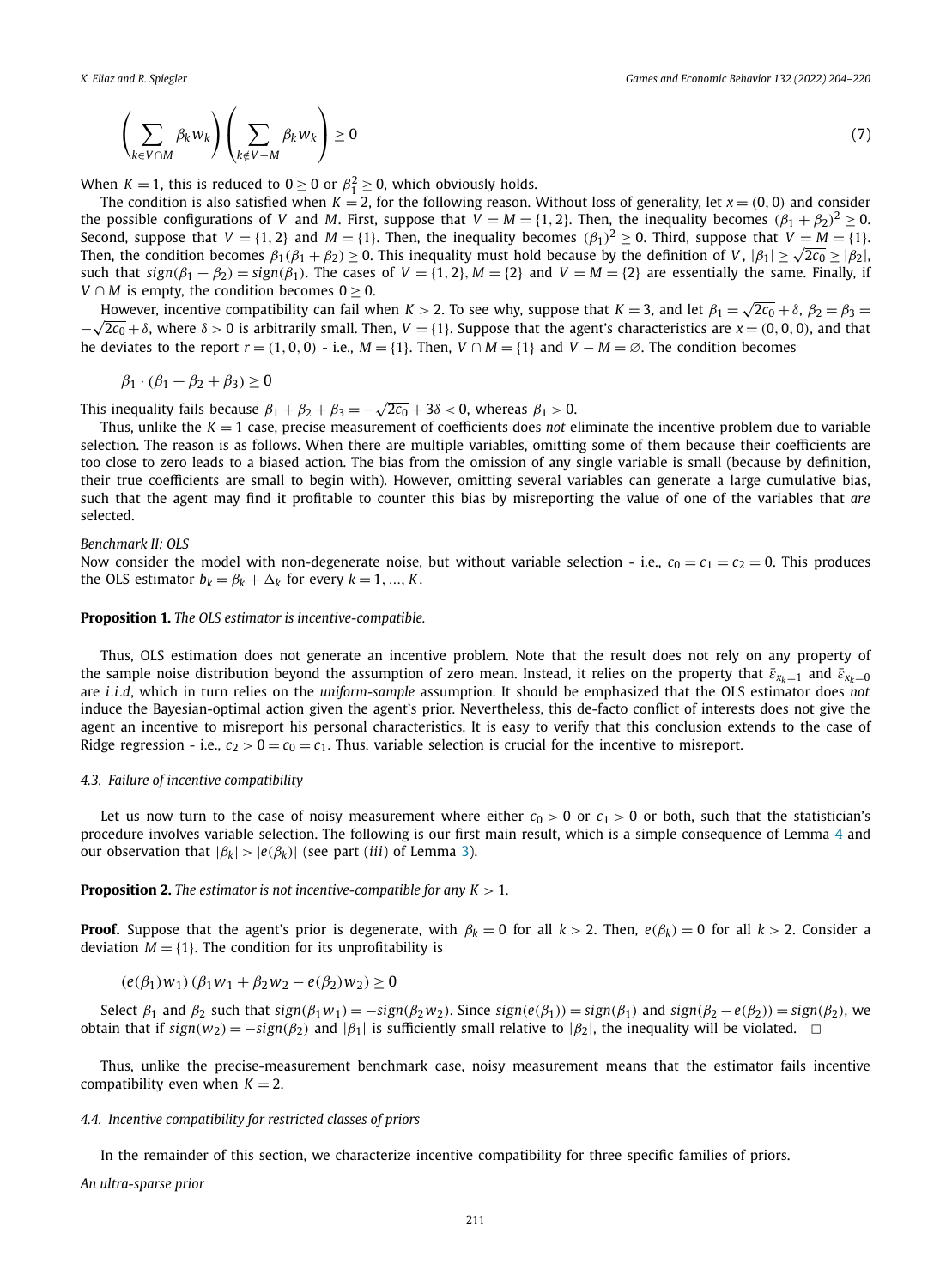<span id="page-8-0"></span>Suppose that the agent believes that only one variable is relevant, say  $\beta_1 > 0$ , whereas  $\beta_k = 0$  for all  $k > 1$ . Then,  $e(\beta_k) = 0$ for all  $k > 1$ . If  $1 \notin M$ , the condition for the unprofitability of the deviation *M* trivially becomes  $0 \ge 0$ . If  $1 \in M$ , the condition is reduced to  $e(\beta_1)\beta_1 > 0$ , which holds by part *(iii)* in Lemma [3](#page-6-0). This observation implies the following corollary.

**Corollary 1.** The estimator is incentive-compatible at any prior over  $(\beta_1, ..., \beta_K)$  that only assigns positive probability to profiles in *which at most one coefficient is non-zero.*

#### *Independent, symmetric priors*

Suppose that the agent's prior over  $(\beta_1, ..., \beta_K)$  is independent across components, such that for each  $k = 1, ..., K$ , the prior over *β<sup>k</sup>* is symmetric around zero. This reflects the agent's agnosticism regarding the sign of the effect of each variable. We do not require the priors to be identical. Also, the agent's belief over *β*<sup>0</sup> is irrelevant. Given such a prior, the agent will report truthfully if the L.H.S of [\(6\)](#page-6-0) is non-negative in expectation (with respect to the agent's prior) for every deviation *M*.

**Proposition 3.** Suppose that the agent's prior over  $\beta_k$  for each k is independent and symmetric around zero. Then, the estimator is *incentive-compatible at this prior.*

#### *i.i.d priors*

Now suppose that the agent's prior over *β<sup>k</sup>* is *<sup>i</sup>.i.<sup>d</sup>* for each *<sup>k</sup>*. Let *β*<sup>∗</sup> denote the expectation of *βk*. Accordingly, *<sup>e</sup>*<sup>∗</sup> is the expected estimated coefficient of each variable.

In this special case incentive compatibility has a very simple structure because the most profitable deviation can be pinned down. The following notation is useful for our next result. For any  $x \in X$ , define  $m(x)$  as the number of components *k* = 1, ..., *K* for which  $x_k$  = 1. Define the subset  $M^*$  ⊆ {1, ..., *K*} as follows:

$$
M^* = \begin{cases} \{k \mid x_k = 1\} & \text{if } m(x) \le \frac{K}{2} \\ \{k \mid x_k = 0\} & \text{if } m(x) > \frac{K}{2} \end{cases}
$$

That is, *M*<sup>∗</sup> is the smaller between the set of characteristics that get the value 1 and the set of characteristics that get the value 0. Denote  $m^* = |M^*|$ .

**Proposition 4.** Suppose that the agent's prior over  $\beta_k$  for each k is i.i.d. Then, the following three statements are equivalent: *(i) The estimator is incentive-compatible at the agent's prior.*

*(ii) M*<sup>∗</sup> *is not a profitable deviation.*

*(iii) The following inequality holds:*

$$
\mathbb{E}(e(\beta)\beta) + (e^*)^2(K - m^*) + e^*\beta^*[(m^* - 1) - (K - m^*)] \ge 0
$$

Suppose that there is an equal number of 1's and 0's in *x* - i.e.,  $m^* = \frac{K}{2}$ . Plugging this value into the condition for incentive compatibility, we obtain the following corollary.

**Corollary 2.** Suppose that the agent's prior over  $\beta_k$  for each k is i.i.d. When  $m(x) = \frac{K}{2}$ , truth-telling is optimal.

Thus, the characteristics vectors that are most conducive to deviation from truth-telling are those that are very skewed - i.e., the number of 1's is either very small or very large. When the vector is perfectly balanced (with the same number of 0's and 1's), truth-telling is optimal. The result also implies that the *x* that is most conducive to violation of incentive compatibility has  $m = 1$ , such that the condition for profitable deviation becomes

$$
\mathbb{E}(e(\beta)\beta)-e^*(\beta^*-e^*)(K-1)<0
$$

It follows that if *K* is small enough, the estimator is incentive-compatible, but when *K* is large enough, there will be values of *x* for which the agent will deviate from truth-telling.

#### *Comment: "Deleting cookies"*

Suppose that the set of feasible deviations is restricted, such that the agent can only deviate downward - i.e. if  $r_k \neq x_k$ then  $x_k = 1$  and  $r_k = 0$ . One interpretation is that every variable indicates whether a particular "cookie" is installed on the agent's computer (where *K* is the number of cookies on which there is data); the agent can delete cookies but he cannot manufacture a "fake cookie".4 Suppose that the agent's prior over *β<sup>k</sup>* is *i.i.d* across *k*. Our previous characterization is the same, except that  $M^*$  is now forced to be  $\{k \mid x_k = 1\}$ , such that truthful reporting is profitable if only if

<sup>4</sup> An incentive to delete cookies in order to manipulate an estimator bears resemblance to strategically withholding information in order to manipulate a classifier. This latter incentive was studies by Krishnaswamy et al. [\(2021](#page-16-0)), who propose methods for training classifiers that will make them robust to this type of manipulation.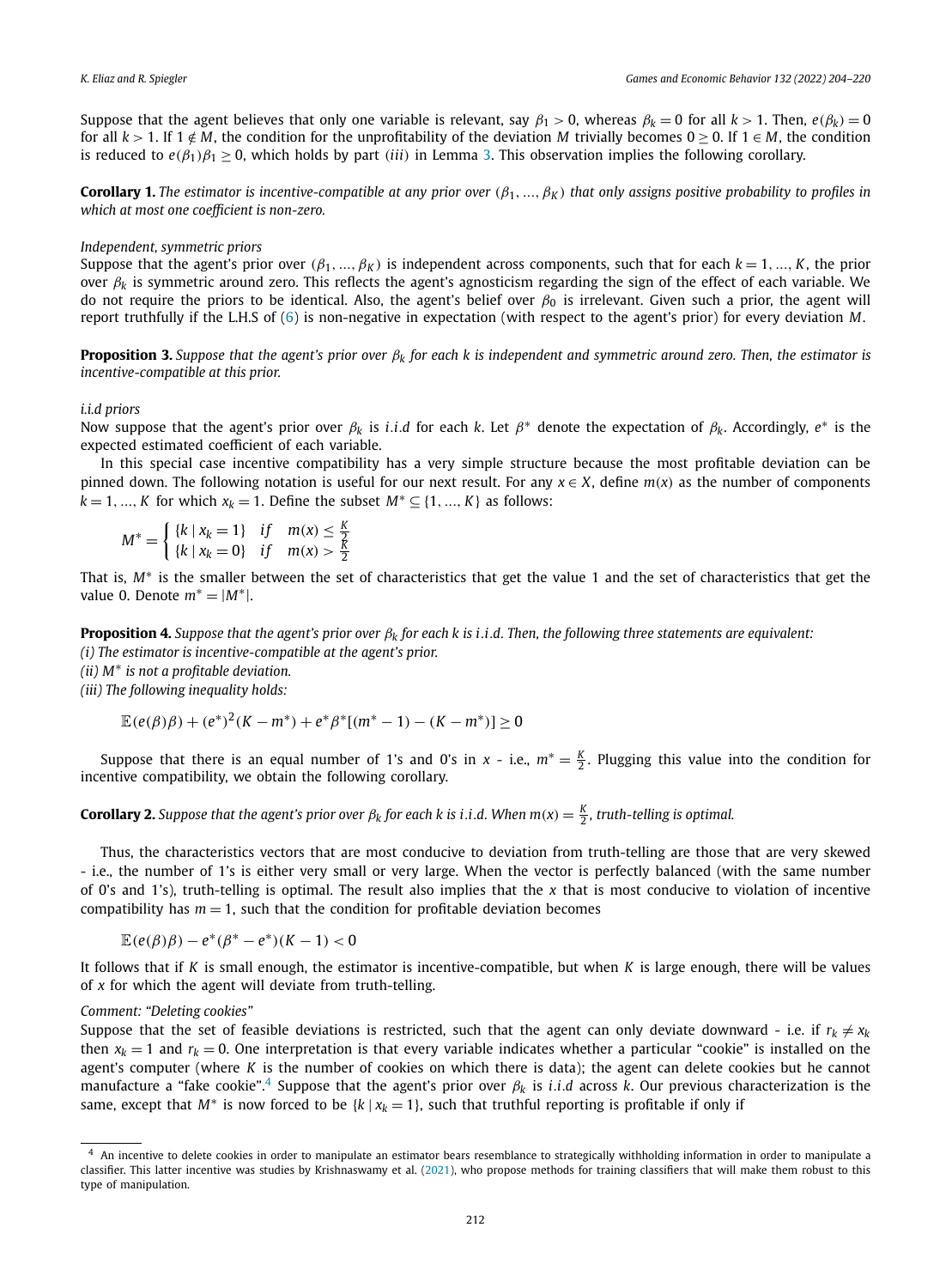<span id="page-9-0"></span>
$$
\mathbb{E}(e(\beta)\beta) + e^*\beta^*(m(x) - 1) - e^*(\beta^* - e^*)(K - m(x)) < 0
$$

Thus, the values of x that are conducive to misreporting by deleting cookies are those in which  $m(x)$  is small - i.e., when the number of cookies is small (and in particular, strictly lower than  $\frac{K}{2}$ ). Note that in this special case, checking whether truthful reporting is optimal for the agent is simple - it suffices to compare it with the deviation of deleting all the cookies.

#### **5. Conclusion**

This paper examined the incentive compatibility of penalized regression with multiple variables. We constructed a simple example that involves binary covariates, uniform sample design and normally distributed sample noise. These simplifying assumptions played two roles. First, they ensured that the unpenalized-regression (OLS) benchmark is incentive-compatible, thus enabling us to focus on the incentive effects of variable selection and shrinkage. Second, they gave rise to simple closedform solutions for the penalized-regression estimators, which enabled a tractable characterization of incentive compatibility for various classes of prior beliefs.

These characterizations conveyed two major insights. First, when the agent's prior belief over variable coefficients displays an asymmetry across variables, there is an incentive problem because the agent may want to misreport the variable his prior belief deems relatively unimportant, in order to mitigate the bias due to the possible omission of another variable he deems more important. Second, when the agent's prior is symmetric across variables but his covariates are unbalanced (in the sense that the numbers of 1's and 0's are very different), there is an incentive problem because the agent may want to misrepresent the "minority variables" in order to counter the estimation bias of the "majority variables". We believe that these forces have broader relevance beyond our simple example, even in settings that do not allow tractable analytical characterizations, and including machine-learning methods outside the domain of penalized linear regression.

By its nature, our example leaves a number of open technical problems. First, there remains the challenge of extending our results to environments with continuously distributed covariates and general samples. Second, an important case our analysis left out is where the number of covariates exceeds the sample size, which is a typical justification for applying machine learning techniques. As mentioned above, the technical difficulty here is that there is no closed-form characterization of the penalized regression estimators. A step in this direction is carried out in Caner and Eliaz [\(2021\)](#page-16-0). That paper, which follows up the current one, provides sufficient conditions for *asymptotic* incentive compatibility of the Lasso and general weighted Lasso estimators. Caner and Eliaz borrow tools from high-dimensional econometrics to characterize the rate at which the penalty parameter needs to change as a function of the sample size in order to preserve incentive compatibility in large samples. Surprisingly, incentive compatibility demands that the penalty parameter is not too *low*. This means that the considerations that are relevant for asymptotic incentive-compatibility of a estimator are distinct from those that pertain to its asymptotic consistency.

#### **Appendix A. Proofs**

#### *A.1. Proof of Lemma [1](#page-4-0)*

Fix the realization of sample noise *ε* and denote the set of non-zero coefficients (the set of included variables) by  $V(\varepsilon) = \{k \in K \mid b_k(\varepsilon) \neq 0\}$ . These coefficients are given by the solution to the first-order conditions of

$$
\min_{b_0,\dots,b_K} \sum_{x \in X} \sum_{n=1}^N (y_x^n - b_0 - \sum_{k=1}^K b_k x_k^n)^2 + 2^K N \sum_{k=1}^K (c_0 \mathbf{1}_{b_k \neq 0} + c_1 |b_k| + c_2 b_k^2)
$$

where the dependence of the coefficients  $b_0, ..., b_K$  on the noise realization  $\varepsilon$  is suppressed for notational ease. The firstorder condition with respect to  $b_0$  is

$$
\sum_{x \in X} \sum_{n=1}^{N} (y_x^n - b_0 - \sum_{k \in V(\varepsilon)} b_k x_k^n) = 0
$$
\n(8)

while the first-order condition with respect to each  $b_j$ ,  $j \in V(\varepsilon)$ , is

$$
2\sum_{x \in X} \sum_{n=1}^{N} x_j^n (y_x^n - b_0 - \sum_{k \in V(\varepsilon)} b_k x_k^n) = 2^K N((sign(b_j)c_1 + 2c_2b_j))
$$
\n(9)

From (8) we obtain

*N*

*N*

$$
b_0 = \bar{y} - \frac{1}{2} \sum_{k \in V(\varepsilon)} b_k
$$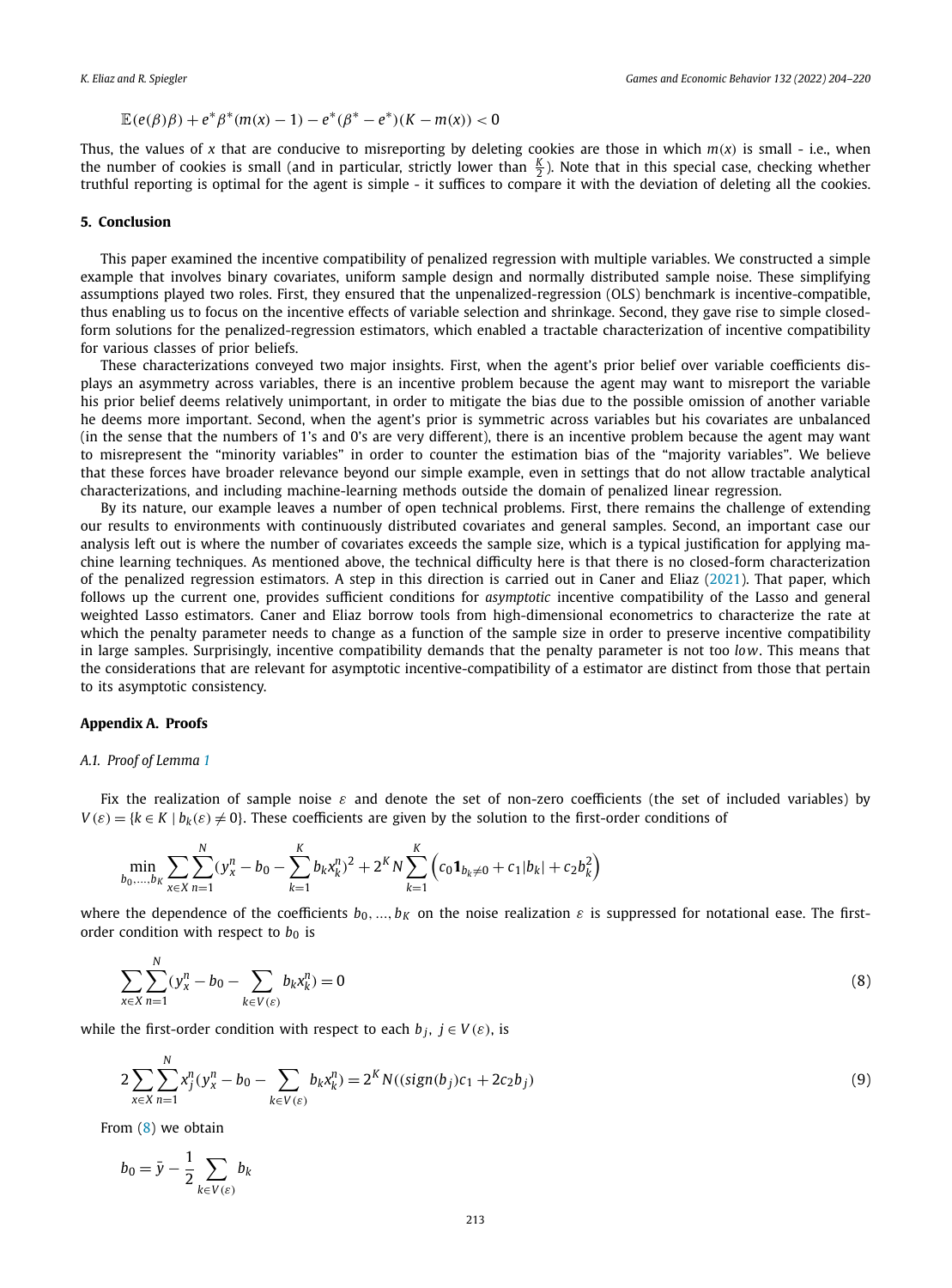Substituting [\(8\)](#page-9-0) into ([9\)](#page-9-0) yields  $\tilde{b}_j$  whenever  $\beta_j + \Delta \notin (-c_1, c_1)$ . When  $\beta_j + \Delta \in (-c_1, c_1)$ , the first-order condition is selfcontradictory, and therefore we must have  $\tilde{b}_j = 0$ .

The remaining task is to derive  $V(\varepsilon)$ . Let  $P = 2^K N$  denote the total number of observations. In this proof, use  $x_k^p$  and  $y^p$ to denote the values of  $x_k$  and  $y$  in observation  $p \in \{1, ..., P\}$ . Without loss of generality, let us compare the residual sum of squares (RSS) when the admitted coefficients are  $b_0, b_1, ..., b_m$  and when  $b_m$  is omitted. The RSS in the former case is

$$
RSS(b_0, ...b_{m-1}, b_m) = \sum_{p=1}^{P} \left( b_0 + \sum_{k=1}^{m-1} b_k x_k^p + b_m x_m^p - y^p \right)^2
$$
  
= 
$$
\sum_{p=1}^{P} \left( b_m x_m^p + \left( b_0 + \sum_{k=1}^{m-1} b_k x_k^p - y^p \right) \right)^2
$$

while in the latter case it is

$$
RSS(b_0, ... b_{m-1}) = \sum_{p=1}^{P} \left( \frac{1}{2} b_m + \left( b_0 + \sum_{k=1}^{m-1} b_k x_k^p - y^p \right) \right)^2
$$

As we have already shown, the values of the coefficients  $b_1, ..., b_m$  are independent of whether  $b_m$  is included. We use  $b_0$ to denote the intercept in the regression *with bm*.

The difference between  $RSS(b_0, ...b_{m-1}, b_m)$  and  $RSS(b_0, ...b_{m-1})$  is equal to

$$
\sum_{p=1}^{P} \left[ \left( \frac{1}{2} b_m + \left( b_0 + \sum_{k=1}^{m-1} b_k x_k^p - y^p \right) \right)^2 - \left( b_m x_m^p + \left( b_0 + \sum_{k=1}^{m-1} b_k x_k^p - y^p \right) \right)^2 \right]
$$

which can be rewritten as a sum of three terms:

$$
\sum_{p=1}^{P} \left[ \frac{1}{4} (b_m)^2 - (b_m x_m^p)^2 \right] + b_m \sum_{p=1}^{P} \left( b_0 + \sum_{k=1}^{m-1} b_k x_k^p - y^p \right)
$$
  
-2b\_m  $\sum_{p=1}^{P} x_m^p \left( b_0 + \sum_{k=1}^{m-1} b_k x_k^p - y^p \right)$ 

Each of the three terms in this sum can be further simplified as follows. First,

$$
\sum_{p=1}^{P} \left[ \frac{1}{4} (b_m)^2 - (b_m x_m^p)^2 \right]
$$
  
=  $(b_m)^2 \sum_{p=1}^{P} \left[ \frac{1}{4} - (x_m^p)^2 \right]$   
=  $(b_m)^2 \cdot \left[ \frac{K \cdot 2^n}{4} - K \cdot 2^{n-1} \right]$   
=  $-(b_m)^2 \cdot K \cdot 2^{n-2}$ 

Second,

$$
b_m \sum_{p=1}^P \left( b_0 + \sum_{k=1}^{m-1} b_k x_k^p - y^p \right)
$$
  
=  $b_m \sum_{p=1}^P \left( b_0 + \frac{1}{2} b_m + \sum_{k=1}^{m-1} b_k x_k^p - y^p - \frac{1}{2} b_m \right)$   
=  $b_m \sum_{p=1}^P \left( b_0 + \frac{1}{2} b_m + \sum_{k=1}^{m-1} b_k x_k^p - y^p \right) - \frac{1}{2} b_m \sum_{p=1}^P b_m$   
=  $-\frac{1}{2} (b_m)^2 \cdot N \cdot 2^K$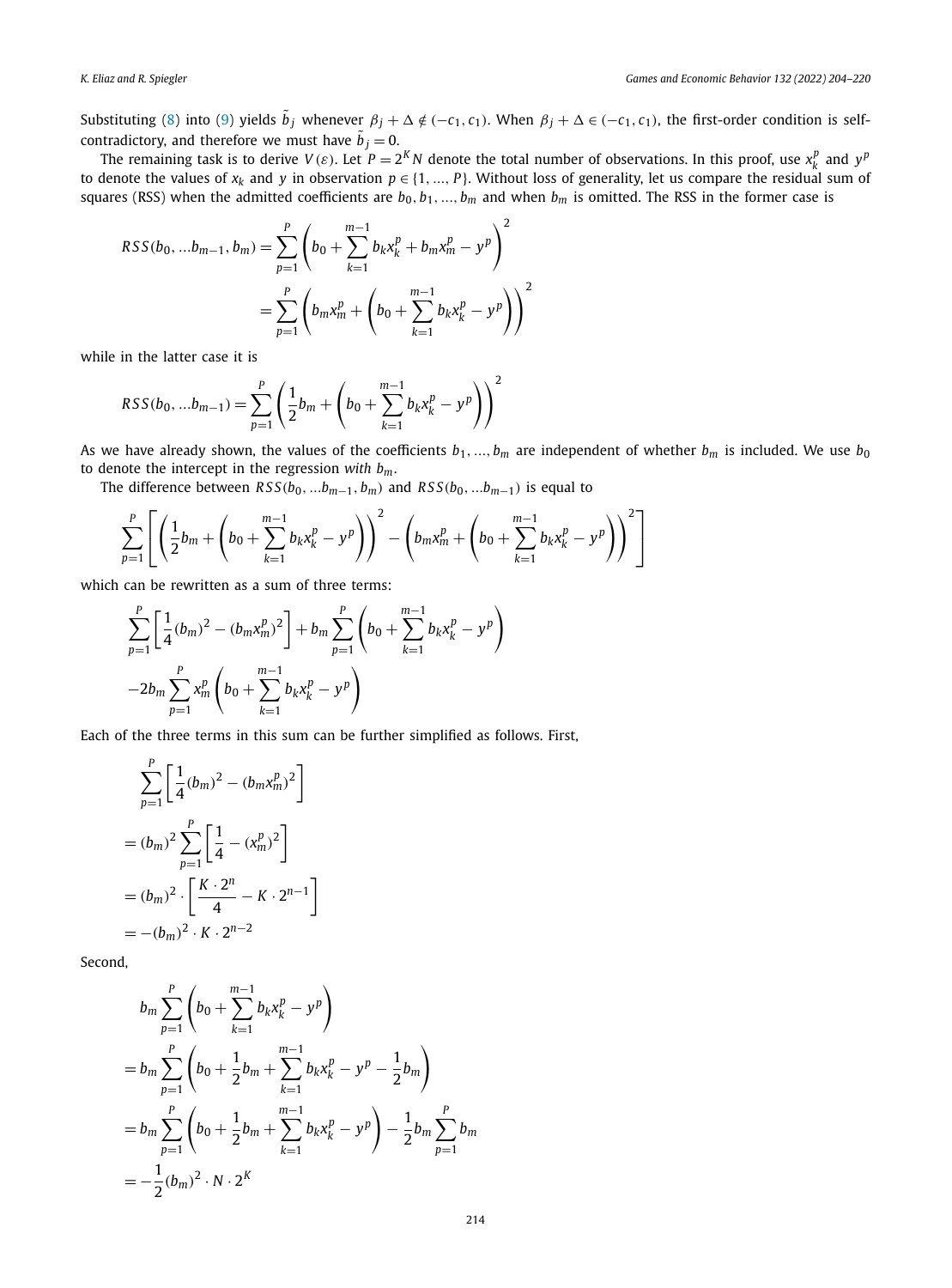where the last equality follows from observing that in the regression *without*  $b_m$ , the first-order condition with respect to  $b_0$  implies that

$$
b_0 + \frac{1}{2}b_m + \sum_{k=1}^{m-1} b_k x_k^p - y^p = 0
$$

Finally,

$$
-2b_m \sum_{p=1}^{P} x_m^p \left(b_0 + \sum_{k=1}^{m-1} b_k x_k^p - y^p\right)
$$
  
=  $-2b_m \sum_{p=1}^{P} x_m^p \left(b_0 + \sum_{k=1}^{m} b_k x_k^p - y^p - b_m x_m^p\right)$   
=  $-2b_m \sum_{p=1}^{P} x_m^p \left(b_0 + \sum_{k=1}^{m} b_k x_k^p - y^p\right) + 2(b_m)^2 \sum_{p=1}^{P} (x_m^p)^2$   
=  $2(b_m)^2 \cdot N \cdot 2^{K-1}$ 

where the last equality follows from observing that in the regression *with*  $b_m$ , the first-order condition with respect to  $b_m$ implies that

$$
\sum_{p=1}^{P} x_m^p \left(b_0 + \sum_{k=1}^{m} b_k x_k^p - y^p\right) = 0
$$

Adding all three terms yields

$$
(b_m)^2 \cdot N \cdot \left[ -2^{K-2} - 2^{K-1} + 2^K \right] = (b_m)^2 \cdot N \cdot 2^{K-2}
$$

We include  $b_m$  in  $V(\varepsilon)$  if and only if this term is weakly greater than  $Nc_0$ .

#### *A.2. Proof of Lemma [2](#page-5-0)*

By definition,

$$
\Delta_k = \frac{1}{2} \left[ \bar{\varepsilon}_{x|x_{k=1}, x_{j=0}} + \bar{\varepsilon}_{x|x_{k=1}, x_{j=0}} - \bar{\varepsilon}_{x|x_{k=0}, x_{j=1}} - \bar{\varepsilon}_{x|x_{k=0}, x_{j=0}} \right]
$$
  

$$
\Delta_j = \frac{1}{2} \left[ \bar{\varepsilon}_{x|x_{k=1}, x_{j=1}} + \bar{\varepsilon}_{x|x_{k=0}, x_{j=1}} - \bar{\varepsilon}_{x|x_{k=1}, x_{j=0}} - \bar{\varepsilon}_{x|x_{k=0}, x_{j=0}} \right]
$$

Thus,  $\Delta_k = A + B$  and  $\Delta_i = A - B$ , where

$$
A = \bar{\varepsilon}_{x|x_{k=1},x_{j=1}} - \bar{\varepsilon}_{x|x_{k=0},x_{j=0}}
$$
  

$$
B = \bar{\varepsilon}_{x|x_{k=1},x_{j=0}} - \bar{\varepsilon}_{x|x_{k=0},x_{j=1}}
$$

By definition, A and B are *i.i.d.*, and therefore  $\mathbb{E}(A + B)(A - B) = \mathbb{E}(A^2) - \mathbb{E}(B^2) = 0$ . Therefore,  $cov(\Delta_k, \Delta_i) = 0$ . Since  $\Delta_k$ and  $\Delta_j$  are normally distributed, this also implies their statistical independence.  $\blacksquare$ 

#### *A.3. Proof of Lemma [3](#page-6-0)*

Denote  $c^* = (1 + 2c_2)\sqrt{2c_0} + c_1$ . Use *g* to denote the (normal) density of  $\Delta_k$ , and *G* to denote its induced *cdf*. By symmetry of *g*,  $G(\Delta) + G(-\Delta) = 1$  for every  $\Delta$ . For notational ease, remove the subscript from  $\beta_k$ . Then,

$$
e(\beta) = \frac{1}{1+2c_2} \left[ \int\limits_{-\infty}^{-c^*-\beta} (\beta + \Delta + c_1) g(\Delta) + \int\limits_{c^*-\beta}^{\infty} (\beta + \Delta - c_1) g(\Delta) \right]
$$

We can rewrite  $e(\beta)$  as follows:

$$
e(\beta) = \frac{\beta[1 - G(c^* - \beta) + G(-c^* - \beta)] + c_1[G(-c^* - \beta) + G(c^* - \beta) - 1] - \int_{-c^* - \beta}^{c^* - \beta} \Delta g(\Delta)}{1 + 2c_2}
$$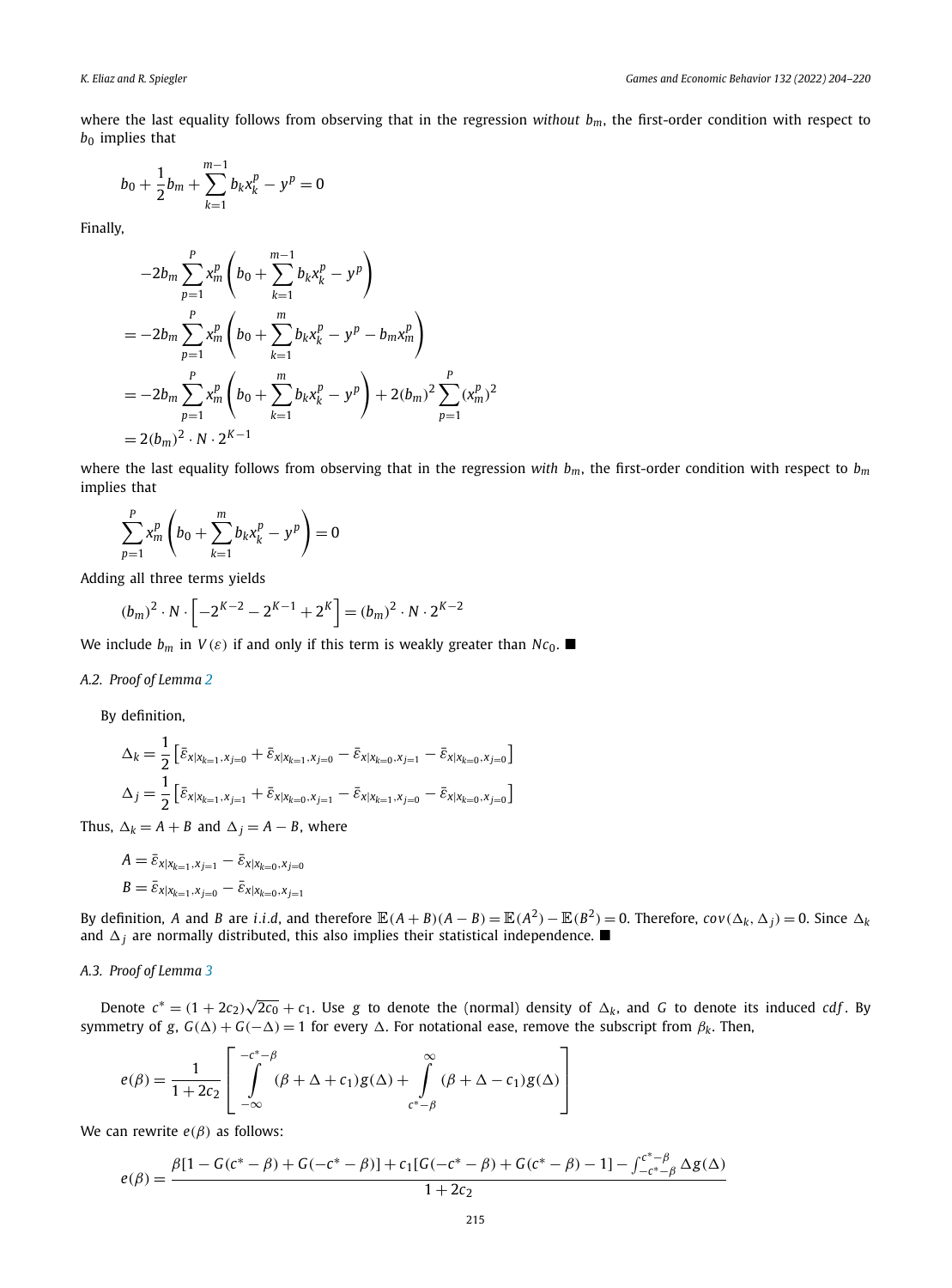- *(i)* Anti-symmetry of *e* (i.e.,  $e(-\beta) = -e(\beta)$ ) follows mechanically from the formula for *e* and the symmetry of *g*.  $\Box$
- *(ii)* For the purpose of this claim, we can ignore the term  $1/(1 + 2c_2)$ , and rewrite the formula for *e* as follows:

$$
e(\beta) = \beta + (c^* - \beta)G(c^* - \beta) - (-c^* - \beta)G(-c^* - \beta) - \int_{-\infty}^{c^* - \beta} \Delta g(\Delta)
$$
  

$$
-c^* - \beta
$$
  
+ 
$$
\int_{-\infty}^{-c^* - \beta} \Delta g(\Delta) - (c^* - c_1)[G(c^* - \beta) + G(-c^* - \beta)] - c_1
$$

Using integration by parts, this is equal to

$$
\beta + \int_{-\infty}^{c^* - \beta} G(\Delta) - \int_{-\infty}^{-c^* - \beta} G(\Delta) - (c^* - c_1)[G(c^* - \beta) + G(-c^* - \beta)] - c_1
$$

hence

$$
e(\beta) = \beta + \int_{-c^* - \beta}^{c^* - \beta} G(\Delta) - (c^* - c_1)[G(c^* - \beta) + G(-c^* - \beta)] - c_1
$$
\n(10)

Now differentiate this expression with respect to *β*:

$$
1 - G(c^* - \beta) + G(-c^* - \beta) + (c^* - c_1)[g(c^* - \beta) + g(-c^* - \beta)]
$$
  
=  $G(\beta - c^*) + G(-c^* - \beta) + (c^* - c_1)[g(c^* - \beta) + g(-c^* - \beta)]$ 

Each of the terms in this expression are strictly positive, hence the derivative is strictly positive.  $\square$ 

*(iii)* For a demonstration that  $e(\beta)\beta \ge 0$ , see the proof of Proposition 3 in Eliaz and Spiegler ([2019](#page-16-0)). Our remaining task is thus to show that  $|e(\beta)| \leq |\beta|$ . The proof will rely on two properties of *G*: (1)  $G(\Delta) + G(-\Delta) = 1$  for every  $\Delta$  (due to symmetry of *g*); (2) *G* is strictly convex over  $\Delta < 0$  and strictly concave over  $\Delta > 0$  (due to normality of *g*). Suppose  $β > 0$ , without loss of generality. Denote  $d(\beta) = (1 + 2c_2)e(\beta) - \beta$ . Note that  $d(\beta) < e(\beta) - \beta$ . Substituting (10) for  $(1 + 2c_2)e(\beta)$ . we obtain

$$
d(\beta) = \int_{-c^*-\beta}^{c^*-\beta} G(\Delta) - (c^* - c_1)[G(-c^* - \beta) + G(c^* - \beta)] - c_1
$$

Define  $d^0(\beta)$  as the value of  $d(\beta)$  when  $c_1 = 0$ . That is,

$$
d^{0}(\beta) = \int_{-c^{*}-\beta}^{c^{*}-\beta} G(\Delta) - c^{*}[G(-c^{*}-\beta) + G(c^{*}-\beta)]
$$

Let us first prove the claim for  $d^0$ . By property (1) above,  $d^0(0) = 0$ . Assume  $\beta > 0$  (this is without loss of generality). The above expression for  $d^0(\beta)$  can be viewed as the difference between two terms. The first term,  $\int_{-c^*-\beta}^{c^*-\beta} G(\Delta)$ , represents the area under *G* over the range  $[-c^* - \beta, c^* - \beta]$ . The second term,  $c^*[G(c^* - \beta) + G(-c^* - \beta)]$ , is the area of the trapezoid whose nodes are the points  $(c^* - \beta, 0)$ ,  $(c^* - \beta, G(c^* - \beta))$ ,  $(-c^* - \beta, 0)$ ,  $(-c^* - \beta, G(-c^* - \beta))$ . Our task is to show that the area represented by the first term is strictly smaller than the area represented by the second term. Suppose that  $\beta \geq c^*$ . Then, because *G* is strictly convex over  $\Delta < 0$ , the trapezoid strictly contains the area under *G* in the range  $[-c^* - \beta, c^* - \beta]$ , which immediately implies the result for this range of values of *β*. Next, suppose that *β* ∈ *(*0*, c*∗*)*. Consider the line that connects the points  $(c^* - \beta, G(c^* - \beta))$  and  $(-c^* + \beta, G(-c^* + \beta))$ . Thanks to property (2) above, this line lies below G when  $\Delta \in [0, c^* - \beta]$  and above *G* when  $\Delta \in [-c^* + \beta, 0]$ . By property (1) above, the areas between this line and *G* over the two intervals  $[0, c^* - \beta]$  and  $[-c^* + \beta, 0]$  are equal. Now, because *G* is strictly convex over negative values of  $\Delta$ , the line lies strictly below the side of the trapezoid that connects the nodes  $(c^* - \beta, G(c^* - \beta))$  and  $(-c^* - \beta, G(-c^* - \beta))$ . This in turn implies that the area between this trapezoid side and *G* to the left of their intersection point is strictly larger than the area between the trapezoid side and *G* to the right of their intersection point, which proves the result for this range of values of *β*.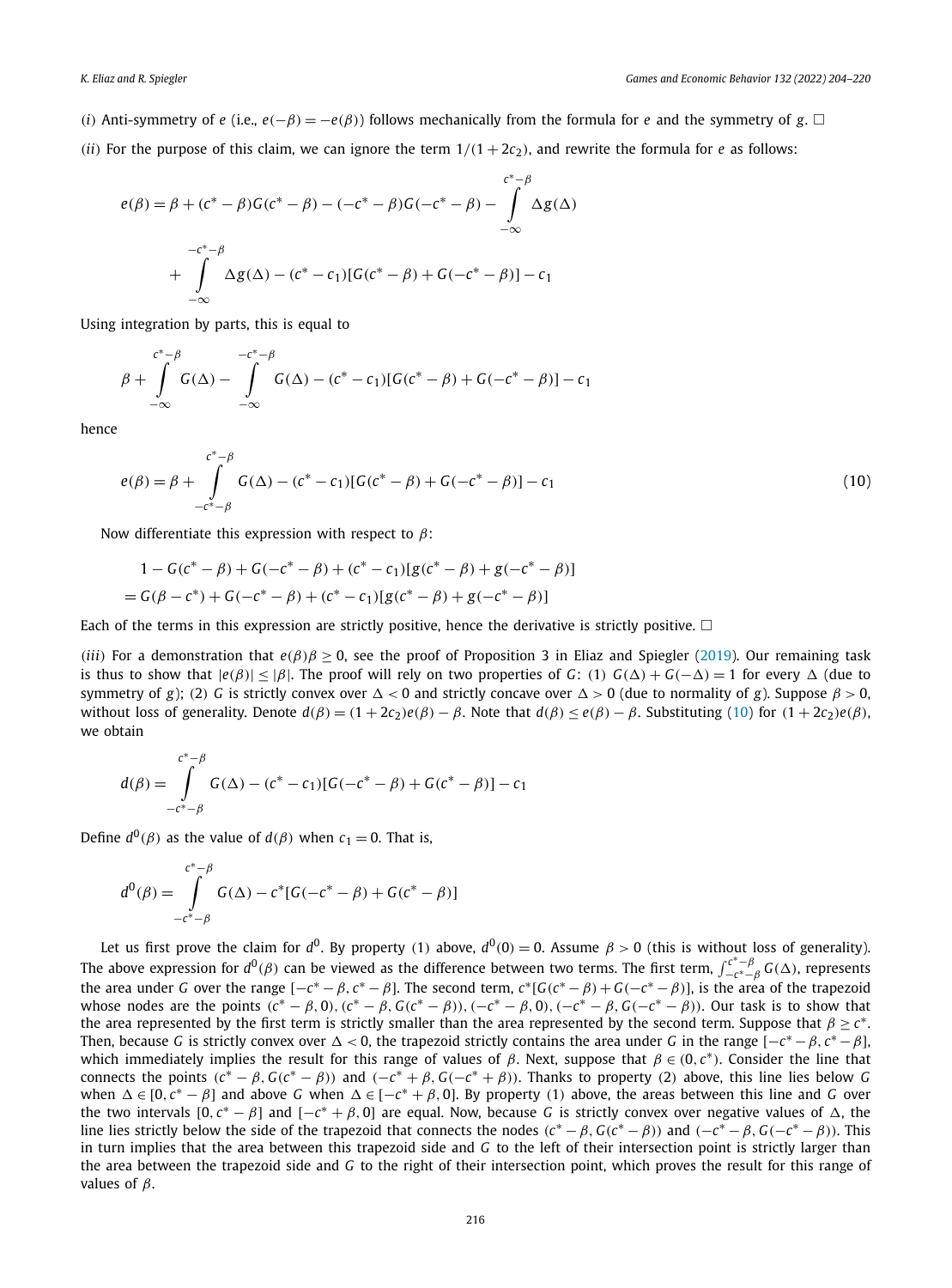<span id="page-13-0"></span>Now, observe that

$$
d(\beta) = d^{0}(\beta) + c_{1}[G(-c^{*} - \beta) + G(c^{*} - \beta) - 1]
$$
  
\n
$$
\leq d^{0}(\beta) + c_{1}[G(-c^{*}) + G(c) - 1]
$$
  
\n
$$
= d^{0}(\beta)
$$

where the first inequality follows from examining the case of *β >* 0, and the second equality follows from the symmetry of *g* around zero. Then, we have established that  $d(\beta) \leq d^0(\beta) < 0$ . Thus,  $e(\beta) < \beta$ .

#### *A.4. Proof of Lemma [4](#page-6-0)*

Throughout the proof, we use *V* to denote the set of selected variables given some *ε* - i.e.,

$$
V = \{k = 1, ..., K \mid b_k(\varepsilon) \neq 0\}
$$

We begin with the following lemma.

**Claim 1.** The deviation M is unprofitable for given  $\beta$ ,  $x$  if and only if

$$
\mathbb{E}_{\varepsilon}\left[\left(\sum_{k\in M}b_k(\varepsilon,\beta)w_k\right)\left(2\bar{\varepsilon}+\sum_{k=1}^K\beta_kw_k-\sum_{k\notin M}b_k(\varepsilon,\beta)w_k\right)\right]\geq 0\tag{11}
$$

**Proof.** Denote  $z_k = r_k - x_k$ . Inequality ([5](#page-5-0)) can be rewritten as:

$$
\mathbb{E}_{\varepsilon} \left[ b_0(\varepsilon, \beta) + \sum_{k=1}^K b_k(\varepsilon, \beta) x_k - \beta_0 - \sum_{k=1}^K \beta_k x_k \right]^2
$$
  

$$
\leq \mathbb{E}_{\varepsilon} \left[ b_0(\varepsilon, \beta) + \sum_{k=1}^K b_k(\varepsilon, \beta) x_k + \sum_{k=1}^K b_k(\varepsilon, \beta) z_k - \beta_0 - \sum_{k=1}^K \beta_k x_k \right]^2
$$

This inequality can be simplified into

$$
\mathbb{E}_{\varepsilon}\left(\sum_{k=1}^K b_k(\varepsilon,\beta)z_k\right)\left(\sum_{k=1}^K b_k(\varepsilon,\beta)z_k + 2b_0(\varepsilon,\beta) + 2\sum_{k=1}^K b_k(\varepsilon,\beta)x_k - 2\beta_0 - 2\sum_{k=1}^K \beta_k x_k\right) \geq 0
$$

Then, [\(5\)](#page-5-0) can be rewritten as

$$
\mathbb{E}_{\varepsilon}\left[\left(\sum_{k\in V}b_{k}(\varepsilon,\beta)z_{k}\right)\left(\sum_{k\in V}b_{k}(\varepsilon,\beta)z_{k}+2b_{0}(\varepsilon,\beta)+2\sum_{k\in V}b_{k}(\varepsilon,\beta)x_{k}-2\beta_{0}-2\sum_{k=1}^{K}\beta_{k}x_{k}\right)\right]\geq0
$$

Note that for each  $k \in M \cap V$ ,  $z_k = 1 - 2x_k$ , while for each  $k \in V - M$ ,  $z_k = 0$ . Note also that

$$
b_0(\varepsilon, \beta) = \beta_0 + \frac{1}{2} \sum_{k=1}^{K} \beta_k + \bar{\varepsilon} - \frac{1}{2} \sum_{k \in V} b_k(\varepsilon, \beta)
$$

Hence, we can rewrite the above inequality as follows:

$$
\mathbb{E}_{\varepsilon}\left\{\left[\sum_{k\in M\cap V}b_{k}(\varepsilon,\beta)(1-2x_{k})\right]\left[2\bar{\varepsilon}+\sum_{k=1}^{K}\beta_{k}(1-2x_{k})-\sum_{k\in V-M}b_{k}(\varepsilon,\beta)(1-2x_{k})\right]\right\}\geq 0
$$

Since  $w_k = 1 - 2x_k$  and  $b_k(\varepsilon, \beta) = 0$  for each  $k \notin V$ , the above inequality is equivalent to (11).  $□$ 

Fix a profile of realized coefficients  $b = (b_1, ..., b_K)$ . Our first step is to show that  $\mathbb{E}(\bar{\varepsilon} \mid b) = 0$ . We already observed that  $E(\Delta_k \bar{\varepsilon}) = 0$  for any  $k = 1, ..., K$ . Because both  $\Delta_k$  and  $\bar{\varepsilon}$  are normally distributed with mean zero, this means that  $\bar{\varepsilon}$  and  $\Delta_k$ are statistically independent for all  $k = 1, ..., K$ . Since *b* is purely a function of  $\Delta_1, ..., \Delta_K$ , it follows that  $\bar{\varepsilon}$  is independent of *b*. Since  $\mathbb{E}(\bar{\varepsilon}) = 0$ , we conclude that  $\mathbb{E}(\bar{\varepsilon} \mid b) = 0$  for any *b*, hence  $\mathbb{E}(\bar{\varepsilon} \mid V) = 0$  for any *V*. This means that inequality (11) can be simplified into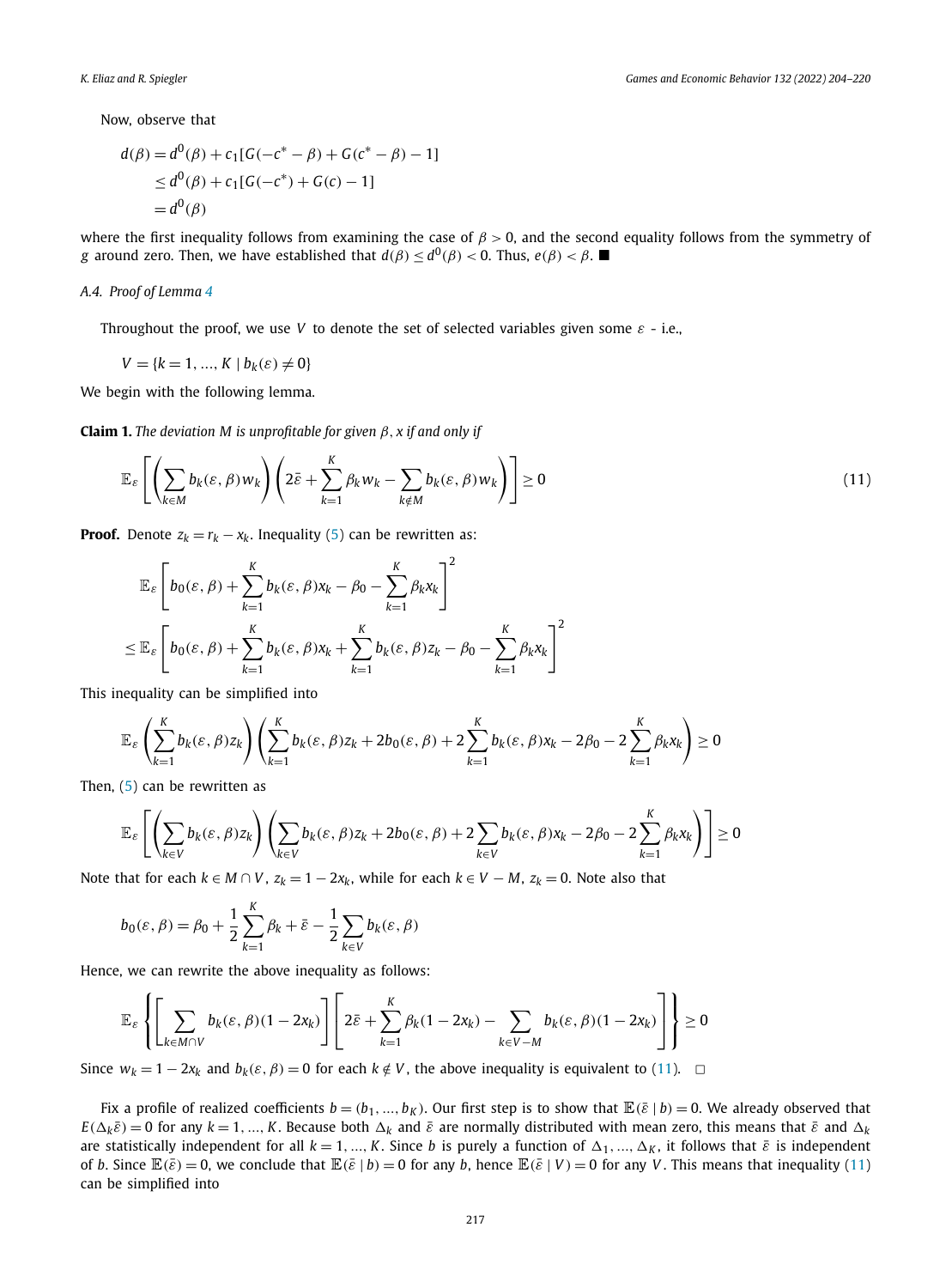$$
\sum_{V} \Pr(V) \mathbb{E}_{\varepsilon} \left[ \left( \sum_{k \in V \cap M} b_k(\varepsilon, \beta) w_k \right) \left( \sum_{k=1}^{K} \beta_k w_k - \sum_{k \in V - M} b_k(\varepsilon, \beta) w_k \right) \mid V \right] \geq 0
$$

Our next step is to characterize Pr*(V )*, namely the probability that the set of variables *V* is selected. Recall that whether or not  $b_k(\varepsilon, \beta) \neq 0$ , and the distribution of  $b_k(\varepsilon, \beta)$ , conditional on it being non-zero, depend only on  $\Delta_k$  and the parameters of the model (the true coefficients and the costs). Because all  $\Delta_k$  are mutually independent, the probability that  $k \in V$  is independent, and denoted  $\lambda_k = Pr(\beta_k + \Delta_k)^2 > c^*$  (where  $c^*$  is defined as in the previous proof). Therefore,

$$
\Pr(V) = \prod_{k \in V} \lambda_k \prod_{j \notin V} (1 - \lambda_j) \tag{12}
$$

This enables us to further simplify the condition for the unprofitability of the deviation:

$$
\sum_{k=1}^{K} \beta_k w_k \sum_{k \in M} \lambda_k w_k \mathbb{E}_{\varepsilon}(b_k(\varepsilon, \beta) \mid k \in V)
$$

$$
- \sum_{k \in M} \sum_{j \notin M} \lambda_k \lambda_j w_k w_j \mathbb{E}_{\varepsilon}(b_k(\varepsilon, \beta)b_j(\varepsilon, \beta) \mid \{k, j\} \subseteq V) \ge 0
$$

Because we have established that  $b_k$  and  $b_j$  are statistically independent whenever  $k \neq j$ ,

$$
\mathbb{E}_{\varepsilon}(b_k(\varepsilon,\beta)b_j(\varepsilon,\beta) | \{k,j\} \subseteq V) = \mathbb{E}_{\varepsilon}(b_k(\varepsilon,\beta) | k \in V) \mathbb{E}_{\varepsilon}(b_j(\varepsilon,\beta) | j \in V)
$$

Furthermore, observe that  $\lambda_k \mathbb{E}_{\varepsilon}(b_k(\varepsilon, \beta) \mid k \in V)$  is equal to  $\mathbb{E}_{\varepsilon}(b_k(\varepsilon, \beta))$ , namely the *ex-ante* expectation of  $b_k$  - which we have denoted by  $e(\beta_k)$ . Therefore, we can further simplify the inequality into

$$
\left(\sum_{k\in M} e(\beta_k) w_k\right) \left(\sum_{k=1}^K \beta_k w_k - \sum_{j \notin M} e(\beta_j) w_j\right) \ge 0
$$

This completes the proof.  $\blacksquare$ 

*A.5. Proof of Proposition [1](#page-7-0)*

Plug  $b_k(\varepsilon, \beta) = \beta_k + \Delta_k$  into Condition ([11](#page-13-0)):

$$
\mathbb{E}_{\varepsilon} \left( \sum_{k \in M} (\beta_k + \Delta_k) w_k \right) \left( 2 \bar{\varepsilon} + \sum_{k=1}^K \beta_k w_k - \sum_{k \notin M} (\beta_k + \Delta_k) w_k \right) \ge 0
$$

The L.H.S can be elaborated as follows:

$$
\begin{split} & 2 \sum_{k \in M} \beta_k w_k \mathbb{E}(\bar{\varepsilon}) + \sum_{k \in M} 2 w_k \mathbb{E}(\Delta_k \bar{\varepsilon}) + \left(\sum_{k \in M} \beta_k w_k\right)^2 + \sum_{k \in M} (w_k)^2 \beta_k \mathbb{E}(\Delta_k) \\ & - \left(\sum_{k \in M} \beta_k w_k\right) \left(\sum_{j \notin M} w_j \mathbb{E}(\Delta_j)\right) - \mathbb{E}\left(\sum_{k \in M} \Delta_k w_k\right) \left(\sum_{j \notin M} \Delta_j w_j\right) \end{split}
$$

The first term is equal to zero because  $\mathbb{E}(\bar{\varepsilon})=0$ . Likewise, the fourth and fifth terms are equal to zero because  $\mathbb{E}(\Delta_k)=0$ for every *k*. The last term is equal to zero because  $\mathbb{E}(\Delta_k \Delta_j) = 0$  whenever  $k \neq j$ . As to the second term. Finally, recall that for every *k*, we can write

$$
\Delta_k = \bar{\varepsilon}_{x_k=1} - \bar{\varepsilon}_{x_k=0}
$$

$$
2\bar{\varepsilon} = \bar{\varepsilon}_{x_k=1} + \bar{\varepsilon}_{x_k=0}
$$

such that

$$
\mathbb{E}(\Delta_k \bar{\varepsilon}) = \mathbb{E}(\bar{\varepsilon}_{x_k=1} + \bar{\varepsilon}_{x_k=0})(\bar{\varepsilon}_{x_k=1} - \bar{\varepsilon}_{x_k=0}) = \mathbb{E}\left[(\bar{\varepsilon}_{x_k=1})^2 - (\bar{\varepsilon}_{x_k=0})^2\right]
$$

which is equal to zero because  $\bar{\varepsilon}_{x_k=1}$  and  $\bar{\varepsilon}_{x_k=0}$  are *i.i.d.* It follows that the only non-zero term on the L.H.S of the condition is

$$
\left(\sum_{k\in V_1}\beta_k w_k\right)^2
$$

which is obviously non-negative.  $\blacksquare$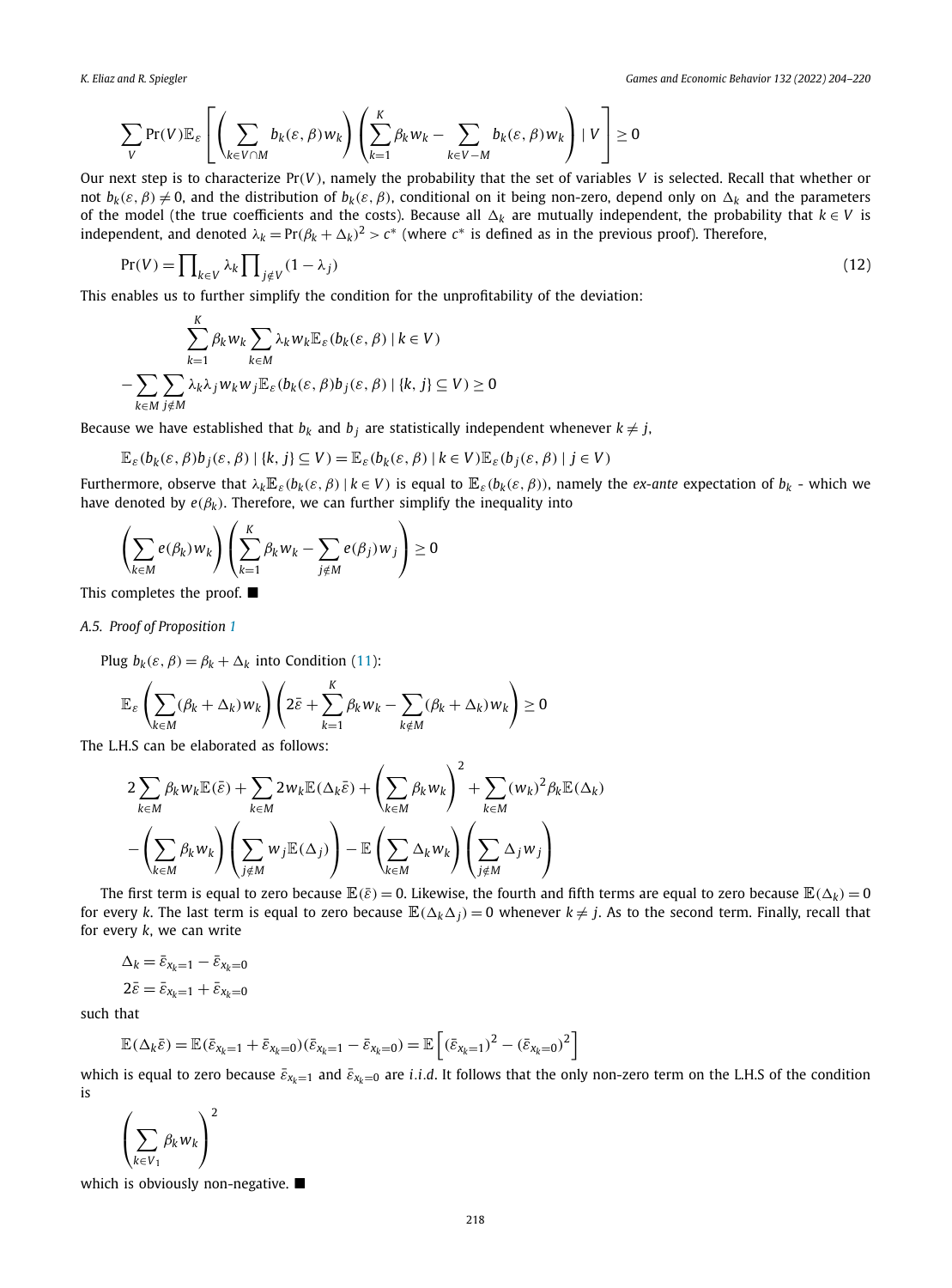#### *A.6. Proof of Proposition [3](#page-8-0)*

Denote  $\beta_M = (\beta_k)_{k \in M}$ ,  $\beta_{-M} = (\beta_k)_{k \notin M}$ . Because of the independence across components, the L.H.S of ([6](#page-6-0)) can be written as

$$
\mathbb{E}_{\beta_M} \left[ \left( \sum_{k \in M} e(\beta_k) w_k \right) \left( \sum_{k \in M} \beta_k w_k \right) \right] \n- \mathbb{E}_{\beta_M} \left( \sum_{k \in M} e(\beta_k) w_k \right) \mathbb{E}_{\beta_M} \left( \sum_{j \notin M} (e(\beta_j) - \beta_j) w_j \right)
$$

Recall that *e* is an anti-symmetric function. Therefore, *e(β)*−*β* is also anti-symmetric. Combined with the symmetry around zero of the prior over each  $\beta_j$ ,  $\mathbb{E}_{\beta_j}(e(\beta_j) - \beta_j)w_j = 0$  for every j. Recall that  $w_k \in \{-1, 1\}$ , such that  $(w_k)^2 = 1$ . The inequality thus becomes

$$
\mathbb{E}_{\beta_M} \left[ \left( \sum_{k \in M} e(\beta_k) w_k \right) \left( \sum_{k \in M} \beta_k w_k \right) \right]
$$
\n
$$
= \mathbb{E}_{\beta_M} \left[ \sum_{k \in M} e(\beta_k) \beta_k + \sum_{k, j \in M, k \neq j} e(\beta_k) \beta_j w_k w_j \right]
$$
\n
$$
= \sum_{k \in M} \mathbb{E}(e(\beta_k) \beta_k) + \sum_{k, j \in M, k \neq j} w_k w_j \mathbb{E}(e(\beta_k)) \mathbb{E}(\beta_j) \ge 0
$$

Because  $\mathbb{E}(\beta_i) = 0$  for every *j*, this inequality is reduced to

$$
\sum_{k\in M}\mathbb{E}(e(\beta_k)\beta_k)\geq 0
$$

Recall that  $sign[e(\beta)] = sign(\beta)$  for every  $\beta$ , hence this inequality holds.

### *A.7. Proof of Proposition [4](#page-8-0)*

Given the independence assumption, a deviation *M* is profitable if

$$
\mathbb{E}_{\beta_M}\left[\left(\sum_{k\in M}e(\beta_k)w_k\right)\left(\sum_{k\in M}\beta_kw_k\right)\right]-\mathbb{E}_{\beta_M}\left(\sum_{k\in M}e(\beta_k)w_k\right)\mathbb{E}_{\beta_M}\left(\sum_{j\notin M}(e(\beta_j)-\beta_j)w_j\right)
$$

is strictly negative, as in the previous example. Denote  $m = |M|$ . Using the *i.i.d* assumption, we can simplify the terms. The first term is

$$
\mathbb{E}_{\beta_M} \left[ \left( \sum_{k \in M} e(\beta_k) w_k \right) \left( \sum_{k \in M} \beta_k w_k \right) \right]
$$
\n
$$
= \sum_{k \in M} \mathbb{E}(e(\beta_k) \beta_k) + \sum_{k, j \in M, k \neq j} w_k w_j \mathbb{E}(e(\beta_k)) \mathbb{E}(\beta_j)
$$
\n
$$
= m \mathbb{E}(e(\beta) \beta) + e^* \beta^* \sum_{k, j \in M, k \neq j} w_k w_j
$$

The second term is

$$
\mathbb{E}_{\beta_M} \left( \sum_{k \in M} e(\beta_k) w_k \right) \mathbb{E}_{\beta_M} \left( \sum_{j \notin M} (e(\beta_j) - \beta_j) w_j \right)
$$
  
=  $((e^*)^2 - e^* \beta^*) \sum_{k \in M} w_k \sum_{j \notin M} w_j$ 

The condition then becomes